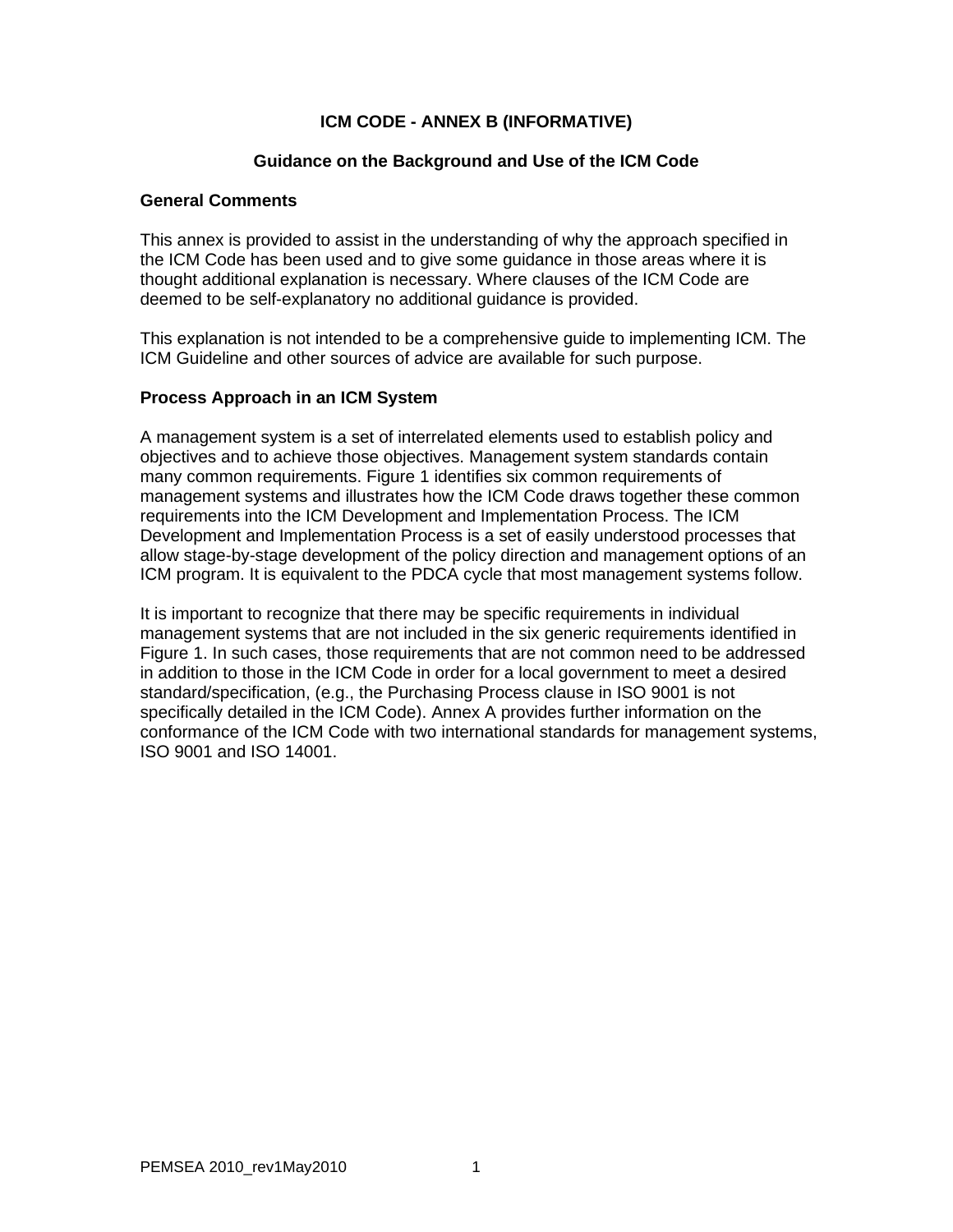## **4.0 DEVELOPING IMPLEMENTING AND MAINTAINING AN INTEGRATED COASTAL MANAGEMENT SYSTEM (ICM SYSTEM)**

4.1 Planning, Developing and Managing an ICM System

The local government establishes, documents, implements and maintains an ICM system and continually improves its effectiveness by:

- a) defining the scope (coverage) of the ICM system, namely the geographic area and/or administrative boundaries to which the ICM system applies;
- b) identifying the processes of the local government that are integral to the implementation of the ICM system;
- c) establishing the criteria and methods to ensure that the operation and control of such processes are effective;
- d) ensuring the availability of resources and information necessary to support the operation and monitoring of the processes;
- e) monitoring, measuring and analyzing the processes; and
- f) implementing necessary actions to achieve the planned results and continual improvement of the processes.

#### **Guidance Notes**

This clause is fundamental as it establishes the basis for the rest of the ICM system. It defines the elements that enable a local government to document, implement and maintain an ICM system that provides effective and reliable performance in a transparent manner.

The local government needs to define the scope (coverage) of the ICM system, as the geographic area covered, within the designated administrative boundaries of the local government. The geographic boundaries should have both land-side and water-side designations. The scope should ideally include the inter-linkages between coastal and marine areas and associated watersheds, estuaries, wetlands and coastal seas. In addition, when setting the scope, the local government should also consider the complexity of environmental, social, economic and management issues within the administrative boundaries. As a consequence, it may be appropriate to initiate the ICM system in a limited geographic area and address a specific priority issue, and then extend or scale-up the area and issue coverage as awareness, experience and knowledge are accumulated.

Experience indicates that ICM coverage, in some cases, needs to extend beyond the administrative boundary of a single local government due to the transboundary nature of a significant environmental risk or hazard. This can occur in a coastal area where economic activities of local governments are competing for space and resources (e.g., port operation and development versus coastal fisheries). It can also occur as a consequence of upstream-downstream uses of a river discharging into the coastal area (e.g., upstream discharge of pollutants versus downstream use of the coastal area for recreational purposes). ICM provides a common platform for local governments to address these cross boundary issues, through partnership and other collaborative approaches.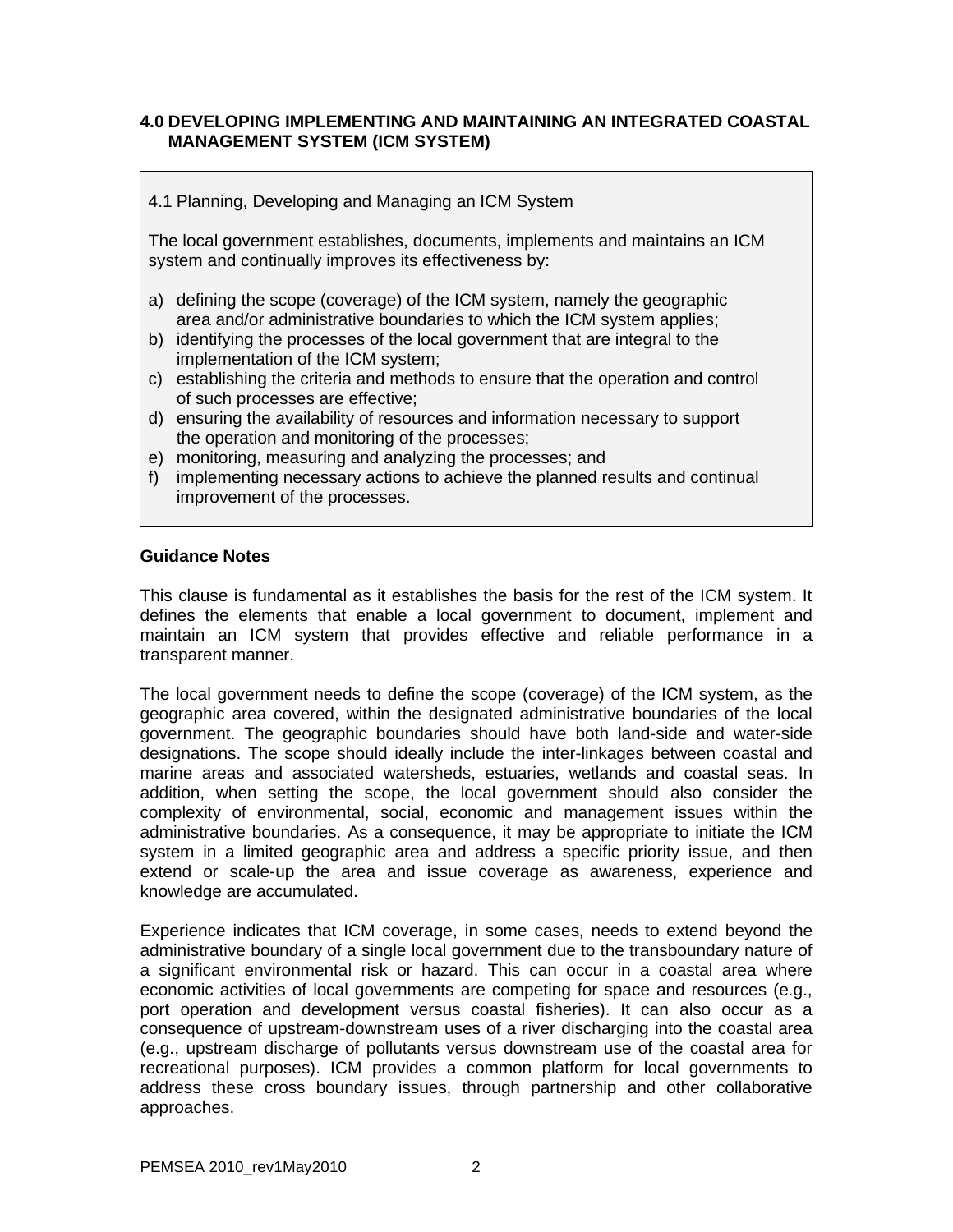Once the scope has been defined, all relevant activities, events, products and processes of the local government that operate within the identified boundaries and issues being covered need to be included as part of the ICM system. Some examples of local government processes that are relevant to the implementation of the ICM system include:

- a. policy and legislation for managing and controlling coastal areas/uses;
- b. economic planning and development, incorporating environmental protection and natural resource conservation into the development planning process;
- c. financial management, ensuring efficient and effective use of available funds;
- d. zoning, permitting and licensing of access and use of coastal areas and resources;
- e. utilities and services, such as water supply, waste management and drainage systems;
- f. citizen/stakeholder analysis of needs and expectations;
- g. information management and public awareness, building awareness and mobilizing participation/collaboration among government agencies and sectors;
- h. human resource development and management;
- i. infrastructure development, improvement and management, such as roads, parks and recreational areas; and
- j. monitoring, evaluation and reporting including, for example, water quality monitoring, surveillance monitoring and inspections of permits.

To ensure reliability within and among all key processes and services, the integral character of the ICM system may be defined by:

- a. delineating the processes, their sequence and interactions in a manner that can be clearly understood, managed and improved including, for example, the preparation of a flow chart;
- b. detailing the effective operation and control of the processes and monitoring their performance to determine the achievement of adopted objectives and targets; and
- c. identifying the necessary actions to obtain the planned results and the continual improvement of the ICM system.

The implementation of the ICM system specified in this Code is intended to result in improved performance in sustainable coastal development and management by a local government. The Code is based on the premise that the local government will periodically review and evaluate its ICM system to identify opportunities for improvement and their implementation. The rate, extent and timescale of this continual improvement process are determined by the local government in light of economic and other circumstances. Improvements in the ICM system are intended to result in further improvements in the performance of sustainable coastal development and management.

# 4.2 Local Government Commitment

The local government confirms its commitment to the development and implementation of the ICM system and continually improving and sustaining its effectiveness by:

a) establishing ICM policy, strategies, objectives and action plans to facilitate and support implementation;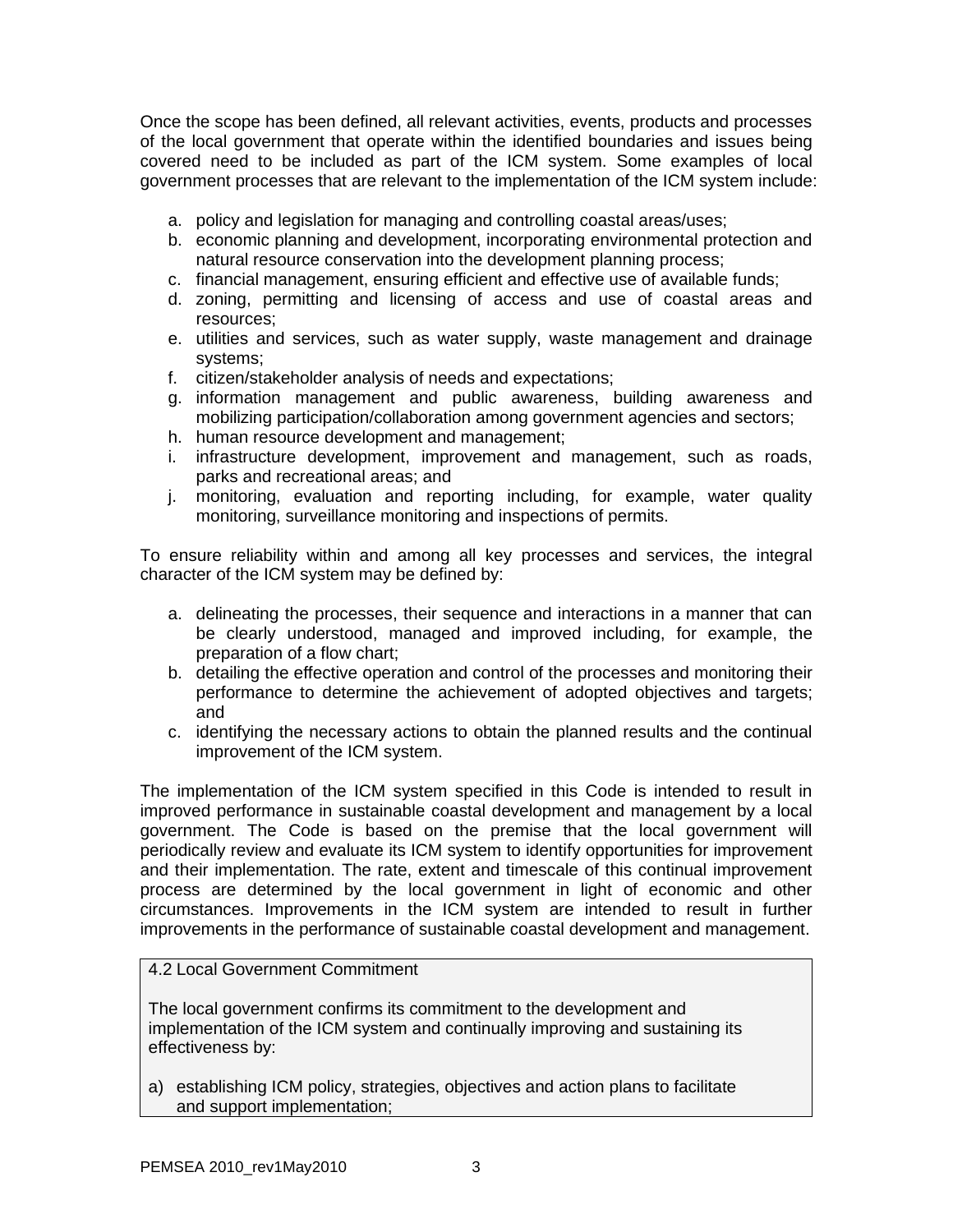- b) reviewing the ICM policy and the results and outcomes of implementation on a regular basis;
- c) establishing an appropriate organizational arrangement and institutionalizing this arrangement by executive or legislative means;
- d) ensuring multi-sectoral stakeholder participation in the planning, development and implementation processes, as well as monitoring the effectiveness of the ICM system;
- e) formulating/reformulating, adopting and implementing legislation and regulations related to ICM development, implementation and continual improvement;
- f) communicating to government and non-government stakeholders, the importance of achieving the ICM policy, legislation and regulations, strategies, objectives and action plans;
- g) making certain that adequate resources and financing mechanisms are available for implementation;
- h) ensuring the capacity of persons and institutions involved in the planning and implementation; and
- i) ensuring that internal audits of the ICM system are conducted at planned intervals.

## **Guidance Notes**

Leadership and visible commitments of the top management of the local government, and the active participation of concerned stakeholders, are essential elements of an ICM system.

As a first step, the identification of the benefits to be derived from the ICM system, including how it can help the local government address various impediments to sustainable development of coastal and marine areas and resources, can be delineated and presented to top management. The idea is to ensure that top management understands the relevance of ICM to sustainable development issues in the area, and thereby confirms its commitment and support for proceeding with the development, implementation and management of the ICM system.

The internal audit process provides the local government with the information on the extent to which the ICM system is meeting requirements and its effectiveness in meeting objectives and stakeholder expectations and needs.

The local government should establish a procedure for internal audit, designed to determine whether:

- a) the ICM system conforms to the planned arrangements of the ICM system; and
- b) the ICM system is effectively implemented and maintained.

4.3 Institutional Arrangements

4.3.1 Interagency Multi-Sectoral Coordinating Mechanism

The local government establishes a multi-sectoral mechanism composed of representatives of relevant government and non-government sectors. The interagency multi-sectoral coordinating mechanism is responsible for coordination of policy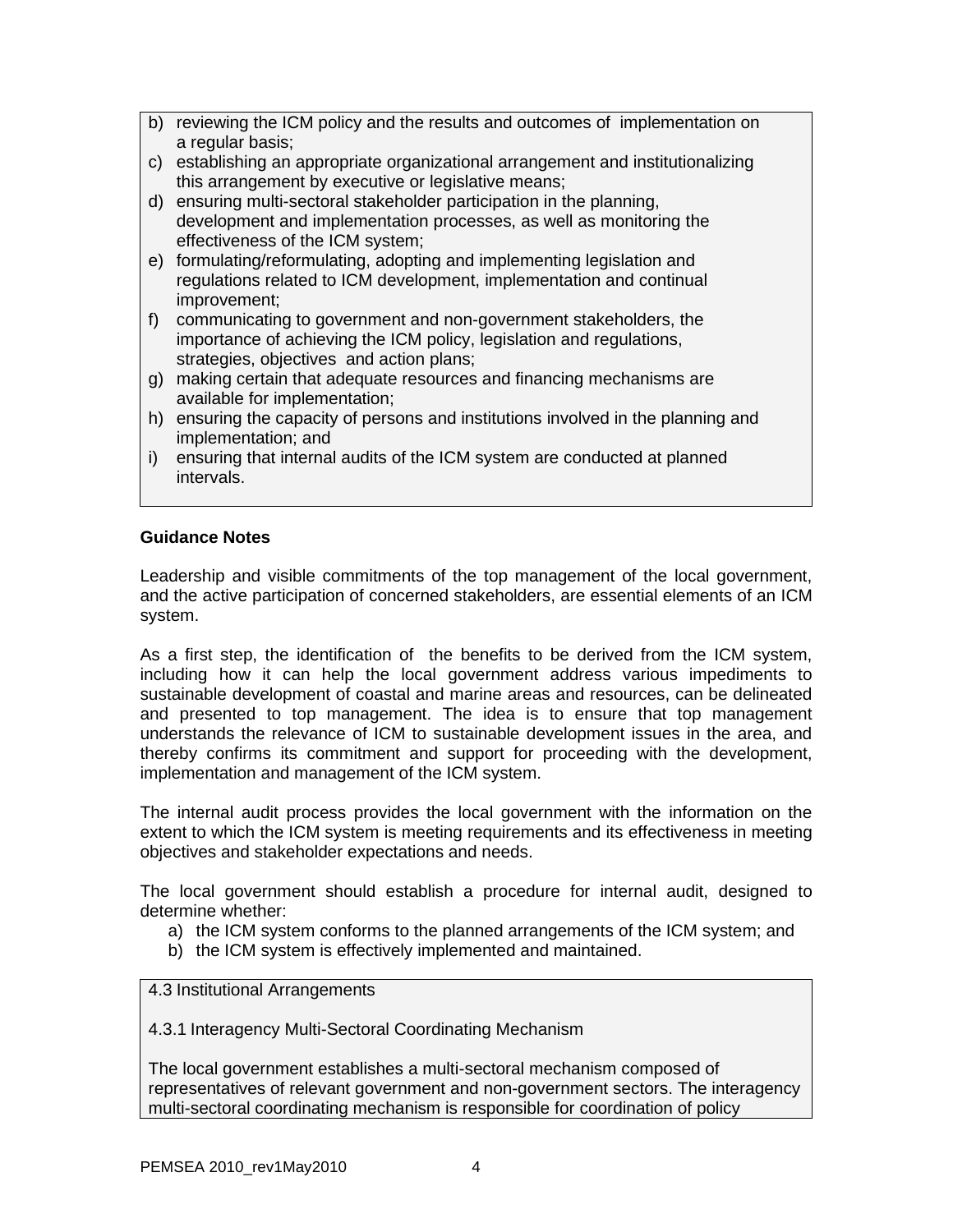making, planning, implementation, monitoring and evaluation of the ICM system.

# **Guidance Notes**

The development and implementation of an ICM system benefits from the participation of all sectors of society, including local communities, the business sectors, academia, NGOs and other civil society groups. It is essential that this mechanism is established early in the process of formulating an ICM system.

The purpose of the coordinating mechanism is to harmonize any overlapping responsibilities of line agencies and stakeholder interest, to identify gaps in mandates and responsibilities, and to integrate policy and management interventions as appropriate.

The results of improved coordination should be seen as a benefit by the majority of the sectors if the coordinating mechanism is to be really effective and efficient. Benefits such as collaborative planning and decision-making for coastal development, sharing of information, and planning and conduct of joint or collaborative capacity development initiatives build trust, reduce overlap and increase cost efficiency in the delivery of products and services.

The Interagency Multi-Sectoral Coordinating Mechanism can be first started up as a Project Coordinating Committee, made up of representatives of line agencies involved and various sectors of civil society, including business, academia, NGOs/POs. During the ICM implementation, the Project Coordinating Committee can be transformed and become a more permanent structure, especially when it is effective and reduces or resolves interagency conflicts. Institutionalizing the Project Coordinating Committee to ensure that the ICM system is integrated into government development plans is therefore an important objective of ICM.

## 4.3.2 Coordinating Office

The local government organizes a Coordinating Office. The Coordinating Office is responsible for:

- a) coordinating the development, implementation and maintenance of the processes and actions among different government agencies and sectors for the effective implementation of the ICM system;
- b) monitoring and evaluating the ICM system;
- c) reporting to the Interagency Multi-Sectoral Coordinating Mechanism on the performance of the ICM system for review, including recommendations for improvement; and
- d) communicating the needs and requirements of stakeholders to the local government.

The local government defines documents and communicates the roles, responsibilities and authorities of the personnel in the Coordinating Office in order to facilitate the effective development, implementation and continual improvement of the ICM System.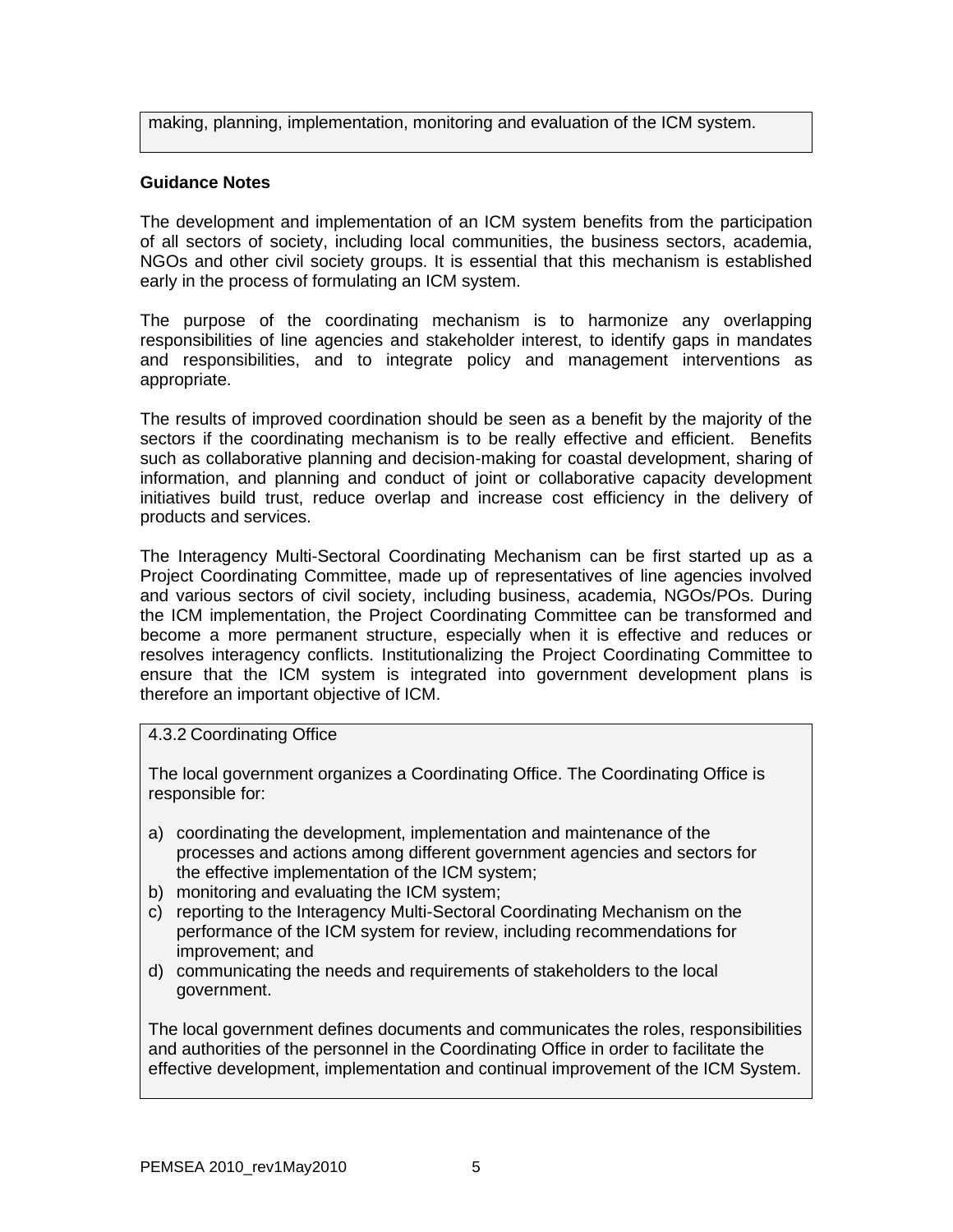### **Guidance Notes**

The local government should establish/designate a coordinating office for the ICM system implementation. This coordinating office should be located strategically within a section of the local government that has sufficient authority and independence to ensure the vision/mission and coastal strategy are not compromised.

The responsibility for the effective implementation of the ICM system lies throughout the local government and other sectors. The role of the Coordinating Office is to identify opportunities for collaboration and partnership arrangements among the various stakeholders for implementation of the ICM system, as well as to monitor the progress of the implementation process.

The functions, responsibilities and authorities of the personnel involved in the ICM system and its programs should be clearly described.

Documentation of roles and responsibilities can be done in several ways, including, for example:

- a) preparing an organizational chart indicating the hierarchy level and communication lines;
- b) preparing job descriptions;
- c) defining and documenting responsibilities in process procedures and/or other management documents;
- d) issuing announcements or memoranda; and/or
- e) making use of existing documentation (e.g., local government legislation).

### 4.4 Resource Availability

The local government ensures the availability of resources essential for the establishment, implementation, maintenance and improvement of the ICM system. Resources include people with the required skills, infrastructure, technology, and financing for the implementation of the ICM system.

The local government allocates and makes available adequate budget for the implementation of the ICM system and its programs.

The local government generates and mobilizes external financial resources, in accordance with national law.

The local government informs stakeholders and the general public of its budgeted programs for the ICM system, how the funds are spent, and the resulting outputs and impacts.

### **Guidance Notes**

The local government should consider developing and implementing a procedure for identifying and accessing resources necessary for the realization of the ICM system, including people, infrastructure, work area, information, contractors, suppliers, materials and financing. Resources may be accessed from readjustment of existing resources available in concerned sectors or new programs within the local government and/or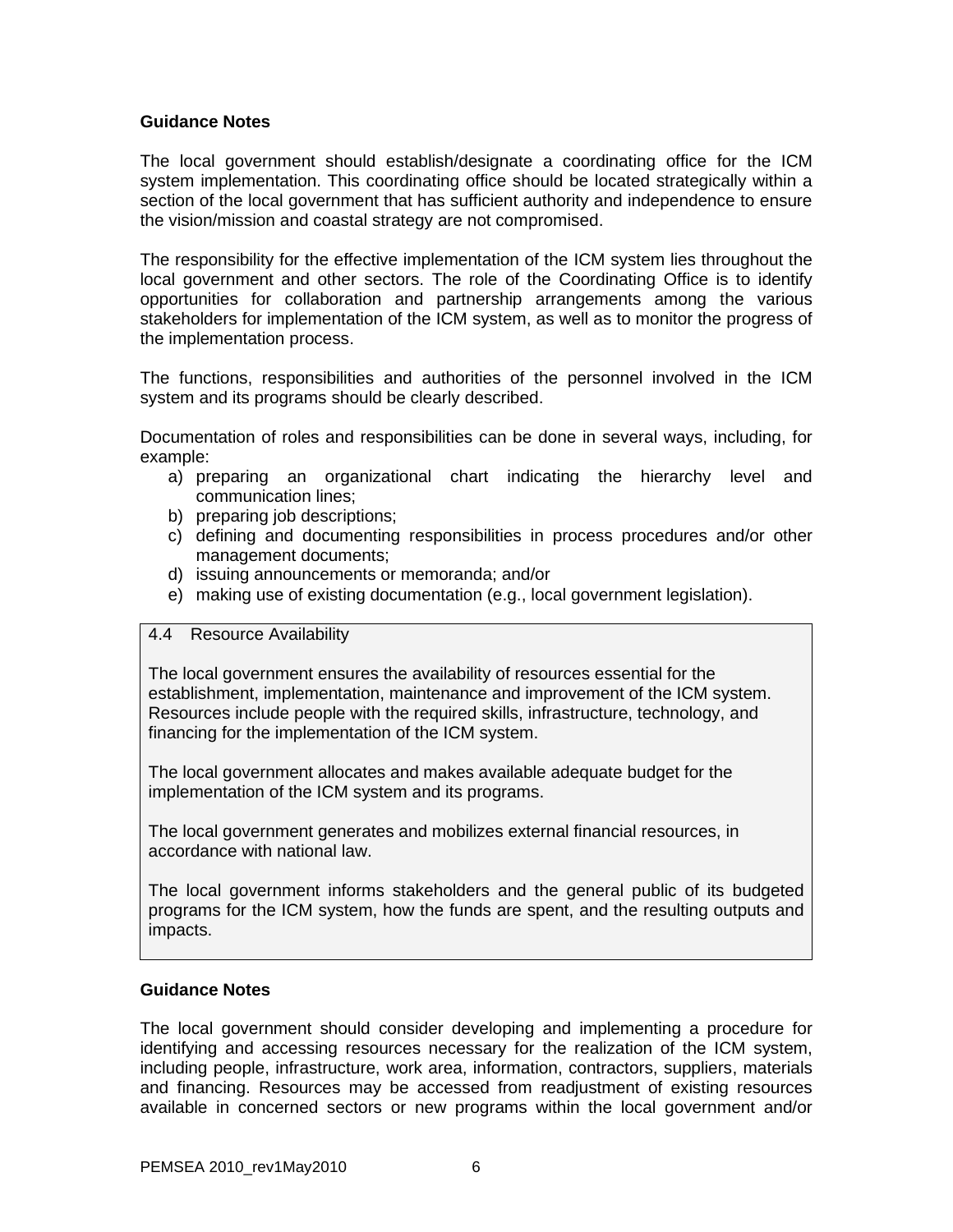mobilized from various sectors, partners and donors. However, ICM should not be perceived as a resource-demanding mechanism. It builds on existing government planning and management processes to offer an integrated coordinating approach. What is crucial is the availability of human capabilities for the planning, implementation and management of the ICM system.

Aside from taxes, local governments may have other mechanisms for generating revenue to support ICM, depending on national policy and laws, such as discharge fees (for industrial and household wastewater); water pricing (e.g., for household and industrial water use); permit and licensing fees for access and use of natural resources; fines for violation of permit limits for allowable discharges; user fees for access to environmental facilities and services; etc. In addition, a number of local governments have also been successful in mobilizing expertise and financial resources for ICM from the private sector, through public-private partnership (PPP) arrangements, based on corporate social responsibility programs of the business community, as well as identifying investment opportunities for the private sector in environmental improvement projects.

The local government should develop a resource utilization plan covering management and coordination, monitoring and evaluation, training, education, learning, communication and continual improvement of ICM system performance.

The local government should ensure the allocation of adequate funds among concerned offices for the development and implementation of the ICM system and its programs. The concerned agencies need to include budget appropriations for development and implementation activities and programs, including recurrent training and education programs.

The local government should develop procedures for the implementation and control of the financial resources derived from the various financial mechanisms in support of the ICM system.

These procedures should cover:

- a) national and local government policy and administrative procedures and regulations;
- b) project planning;
- c) project development and budget preparation;
- d) project management and implementation;
- e) procurement processes for products and services;
- f) financial management and accounting;
- g) law enforcement; and
- h) information dissemination and transparency

4.5 Documentation

4.5.1 Documentation of the ICM System

The local government prepares and maintains documentation concerning the planning, development and implementation of the ICM system for reference and use by concerned authorities and personnel.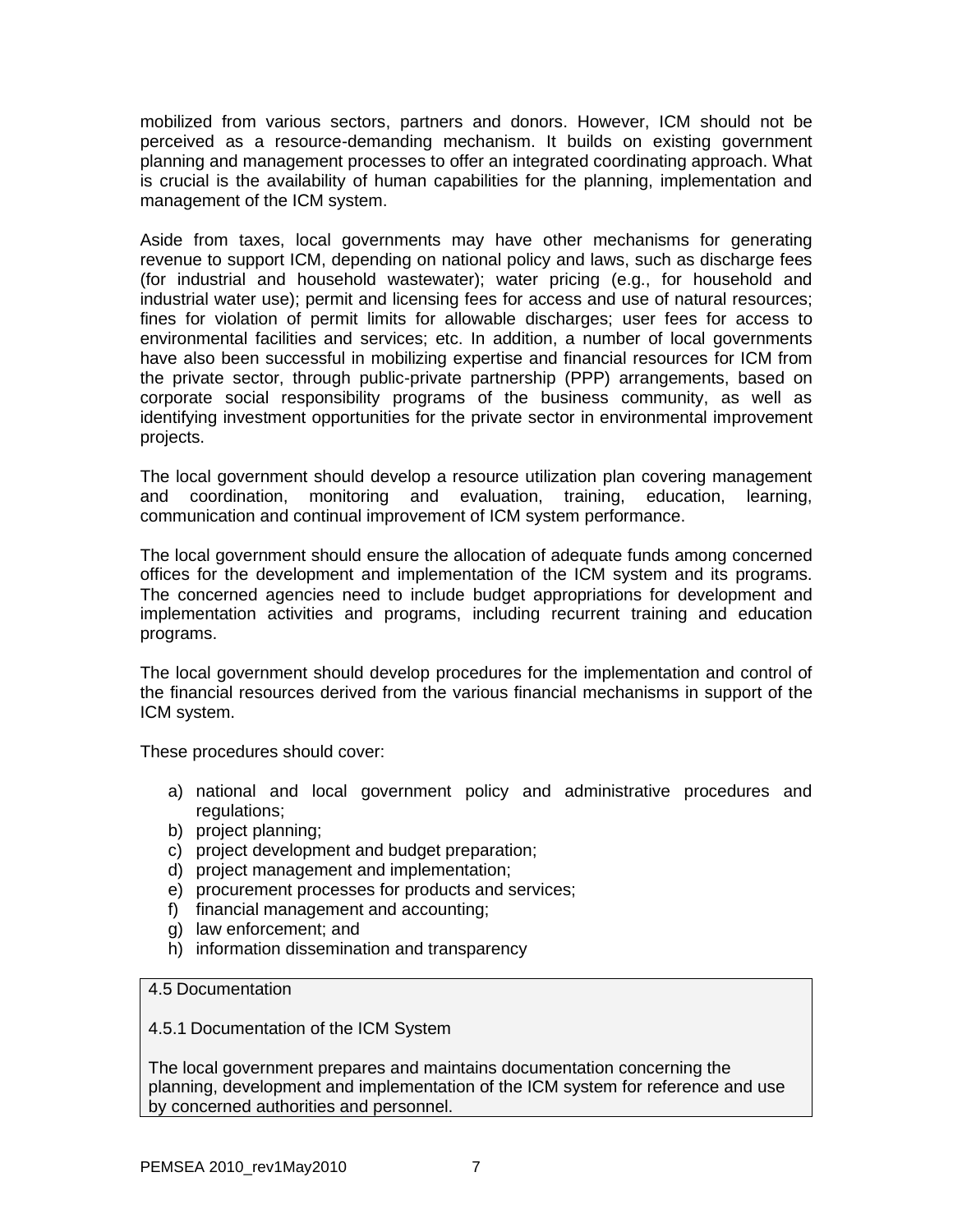The following are important documents in an ICM system:

- a) policy, strategies, objectives and action programs;
- b) an ICM system manual;
- c) procedures needed for effective planning, development, implementation and control of the ICM system; and
- d) records required to verify the effective implementation and continual improvement of the ICM system.

### **Guidance Notes**

Documentation refers to the documents and records that the local government maintains relating to the ICM system. A document normally refers to information concerning the planning, development and implementation of the ICM system and its processes. Therefore, because of changing circumstances and conditions over time, documents must be periodically reviewed and revised (e.g., a communication plan).

A record refers to data or information that provides evidence of activities performed or results achieved. A record is a historical document that does not change over time (e.g., minutes of a meeting with an attendance list).

Documentation provides the local government with:

- a) a formal methodology for ensuring ease of directing ICM system;
- b) consistency and uniformity of practice;
- c) a means of measuring the performance of each process in the ICM system, thereby making it verifiable; and
- d) a way for stakeholders to view and assess ICM system implementation and its impacts.

The nature and extent of documentation should satisfy relevant statutory and regulatory requirements and the needs and expectations of the stakeholders. Documentation may be in any form or medium suitable to the needs of the ICM system.

When planning the documentation needed for the ICM system, the local government should consider the following:

- a) the scope and coverage of the ICM system;
- b) government policies, including local and national policies;
- c) applicable laws and regulations;
- d) employees' and stakeholders' competence;
- e) programs, projects and services provided within the ICM system;
- f) information needs and expectations of stakeholders;
- g) documentation of results and impacts of implementation of programs and activities; and
- h) baseline information.

The ICM manual may be seen as a road map that explains how all the processes, functions and stakeholders involved in the ICM system fit together. It can also be viewed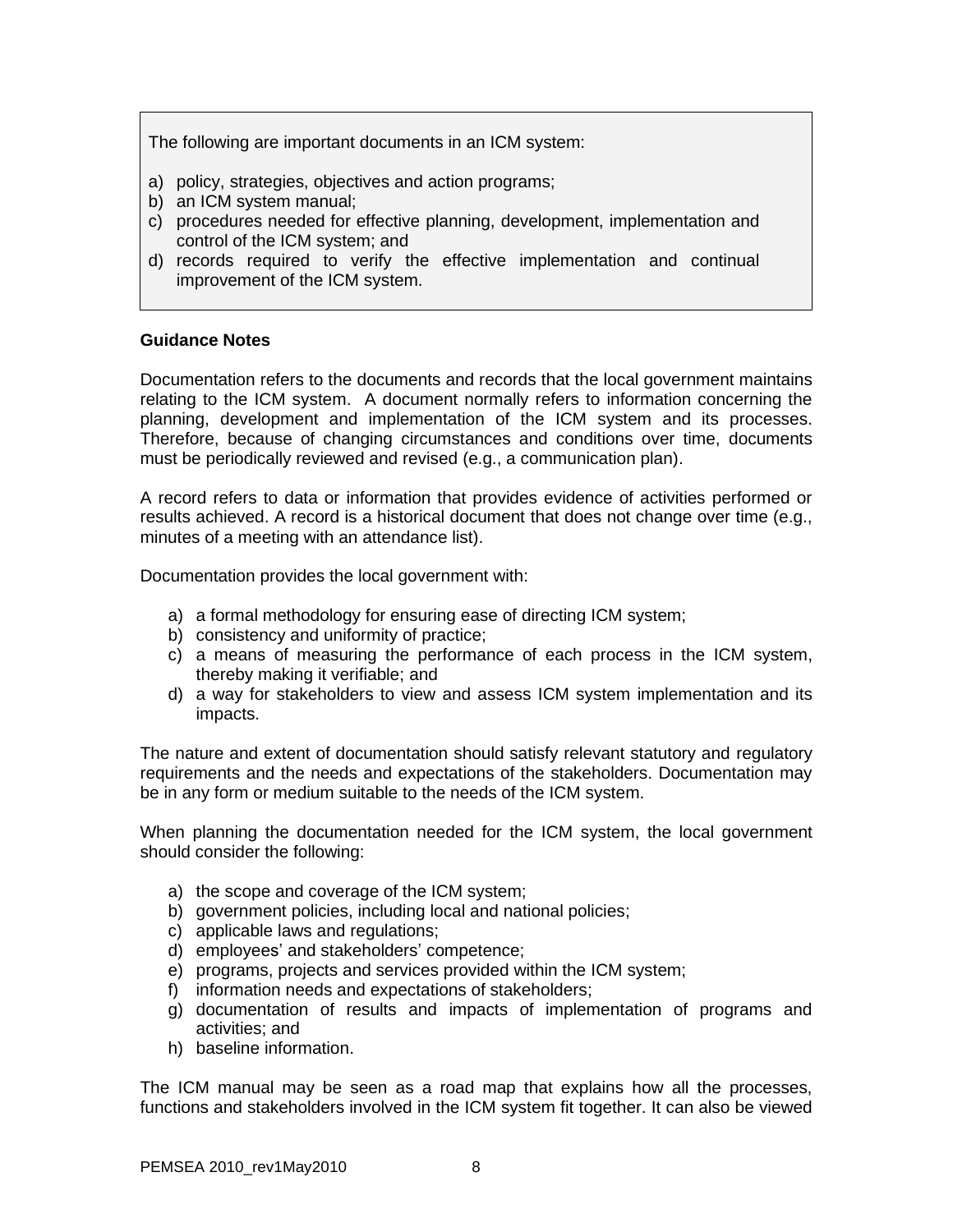as a description of a formal system, i.e., one that is documented, implemented and verifiable.

The manual should not be complex or difficult to read, with every bit of information on the ICM system. Rather, it may contain references to other documents and applicable procedures that are not included in the manual.

The manual should describe or provide reference to:

- a) the ICM policy, vision, mission and strategies of the local government;
- b) the scope of the ICM system;
- c) the objectives, targets and action programs;
- d) the organizational arrangements for the ICM system;
- e) the processes of individual functional sections of local government needed to implement the ICM system action programs, and their interactions where appropriate;
- f) the detailed procedures for operating specific processes or performing specific tasks, which may include work instructions, protocols, guides or standard operating practices, or reference to such procedures; and
- g) supplementary documents, forms and records.

The nature and level of the documented manual can vary depending on the size and complexity of the ICM system.

### 4.5.2 Control of Documents

The local government establishes and maintains document control procedures.

### **Guidance Notes**

During the implementation of the ICM system, different local government agencies and personnel and other stakeholders will use available documents to accomplish their roles and responsibilities. To ensure that every one is consistently doing the right job, they must be provided with the correct tools, which include proper and up-to-date procedures. Without a mechanism to control the documentation, the local government will not know or be able to verify if the right information is being used.

The local government should have a procedure in place that describes how documents are controlled. The procedure should describe:

- a) mechanisms to issue, revise and approve documents for internal use by local government agencies, including their identification and revision status;
- b) mechanisms for controlling documents that should be made available to stakeholders, such as policies, strategies, applicable legal documents, ICM system progress reports, etc.;
- c) mechanisms to facilitate access to the latest version of documents by local government agencies and other stakeholders.

The document control procedure should designate responsibility and authority for preparing documents, making changes to them, and keeping them up-to-date.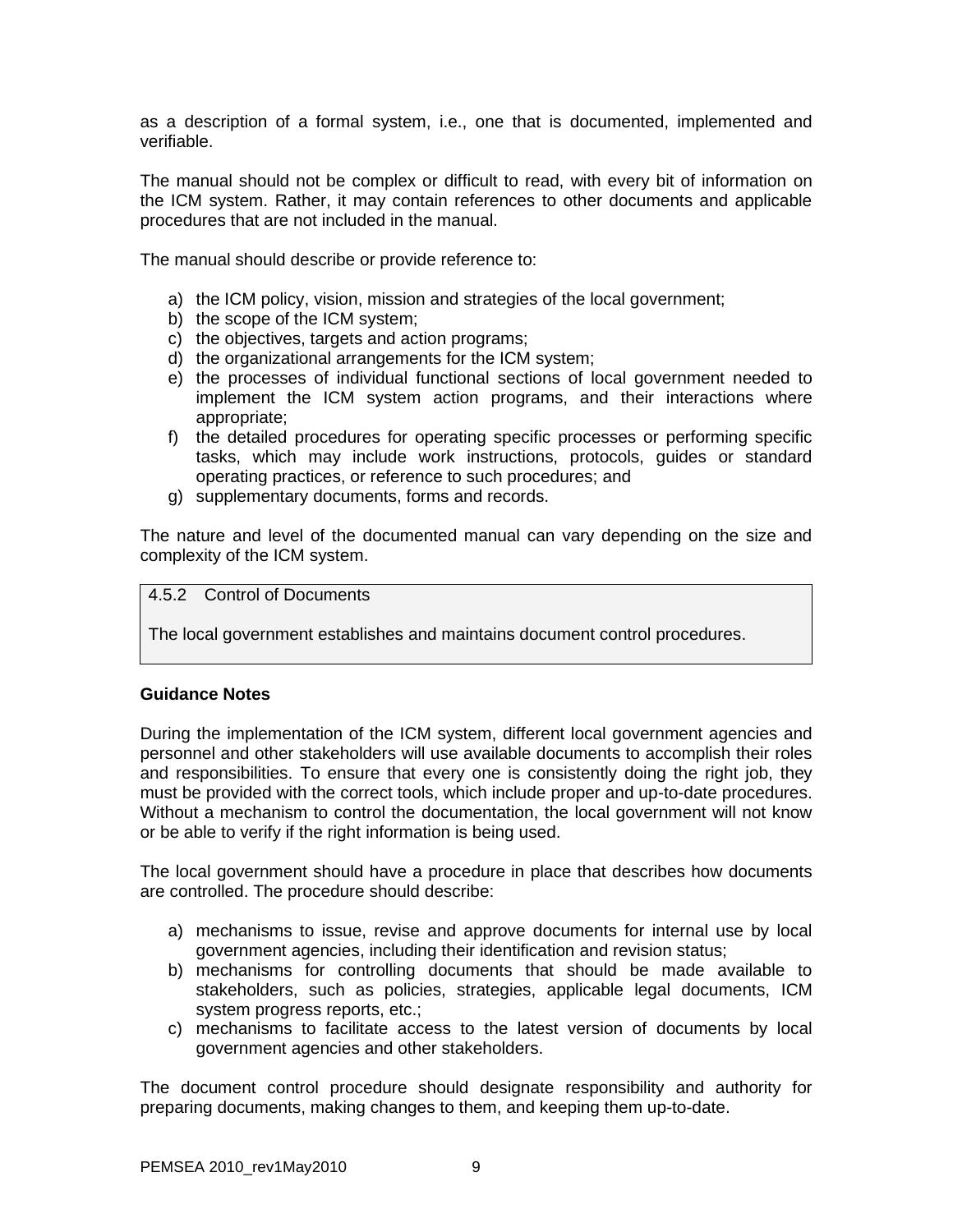If there are already effective document control procedures in the local government, then the ICM system documentation can be integrated into the existing procedures. If it is necessary to start a new system, or improve upon an existing one, a simple step-by-step approach may be followed:

- a) identify the documents that need to be controlled;
- b) designate responsibility for managing documents;
- c) establish document control procedures; and
- d) document, maintain and communicate control procedures.

### 4.5.3 Control of Records

The local government establishes and maintains records to provide evidence of effective implementation of the ICM system.

### **Guidance Notes**

Records provide information regarding the activities performed by the local government and are kept as proof of the result of the implementation of the ICM system. As such, records should remain legible, readily identifiable and retrievable.

The local government should establish procedures to define the controls needed for the identification, availability, storage, protection, retrieval, retention time and disposition of records. Most local governments already have a records management system in place, in which case the ICM system records need to be integrated into the existing system rather than starting a new system.

Local governments should also establish a policy and procedures covering access of records by stakeholders.

If it is necessary to start a new system, or improve upon and existing one, or even simply add the ICM system records into the existing system, a simple step-by-step approach may be followed:

- a) identify those records that need to be managed;
- b) establish retention times for those records;
- c) generate a master list of records;
- d) establish a procedure to secure storage and easy retrieval; and
- e) document and communicate the records management procedure.

Records should cover:

- a) legislative and regulatory requirements;
- b) permits;
- c) relevant management programs and their associated activities, outputs, outcomes and impacts;
- d) training activities;
- e) measurement, calibration, and maintenance activities;
- f) monitoring data;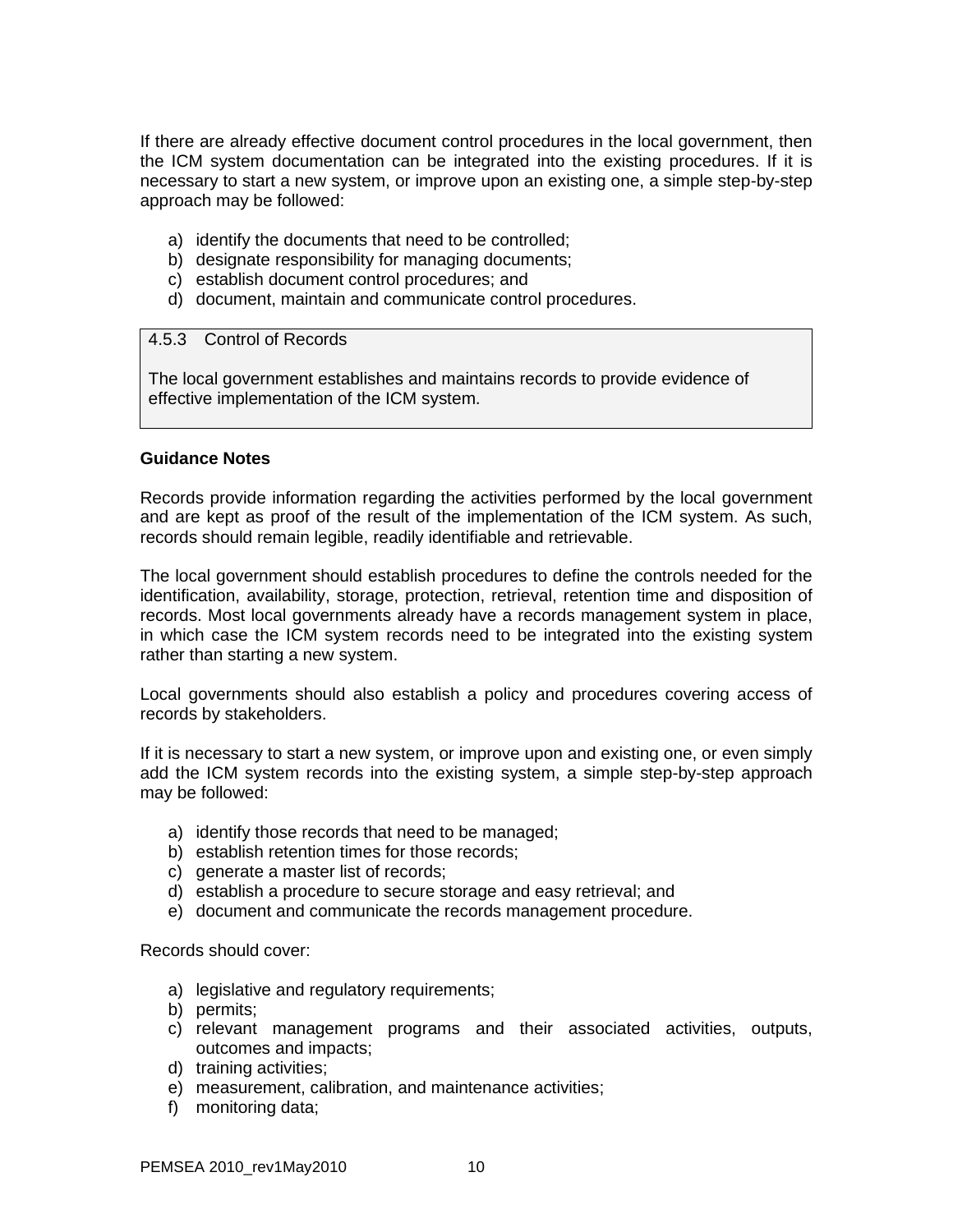- g) incidents, complaints and follow-up actions; and
- h) audits and reviews.

The effective management of records is essential to the implementation of the ICM system. Key features of records management include the means of identification, collection, indexing, filing, storage, maintenance, retrieval, retention and disposition of pertinent records.

In gathering and storing data, it is recommended to establish/use a database system, such as an Integrated Information Management System (IIMS). The IIMS will ensure the timely access of reliable information that can aid in planning management and assessment of the ICM system.

# **5.0 ICM POLICY AND COASTAL STRATEGY**

## 5.1 ICM Policy

The local government establishes an ICM policy to express its overall intentions and directions with regard to sustainable development of marine and coastal resources and environmental management.

The ICM policy embraces:

- a) interagency/multi-sectoral coordination, partnership and participation;
- b) a unifying platform or shared vision to promote stakeholder participation;
- c) an integrated approach to managing marine and coastal areas and resources;
- d) compliance with applicable statutory and regulatory requirements, policies and other sustainable development policies, frameworks, principles and obligations to which the national and/or local government subscribes;
- e) development, implementation and continual review and refinement of the objectives of the local government with respect to managing marine and coastal areas, including the protection of ecosystems; and
- f) coordination and cooperation among government and non-government stakeholders for the sustainable development of marine and coastal resources.

## **Guidance Notes**

The ICM policy is the driver for implementing and improving a local government's ICM system, so that it can implement and potentially improve its sustainable development performance. The policy also forms the basis upon which the local government will set its objectives and targets. Its area of application (scope) should be sufficiently clear to be understood by stakeholders in all sectors, and should be periodically reviewed and revised to reflect changing conditions and information.

The ICM policy is put into practice by the local government through:

- a) adoption by executive and/or legislative means;
- b) implementation and regular review to ensure its continuing suitability; and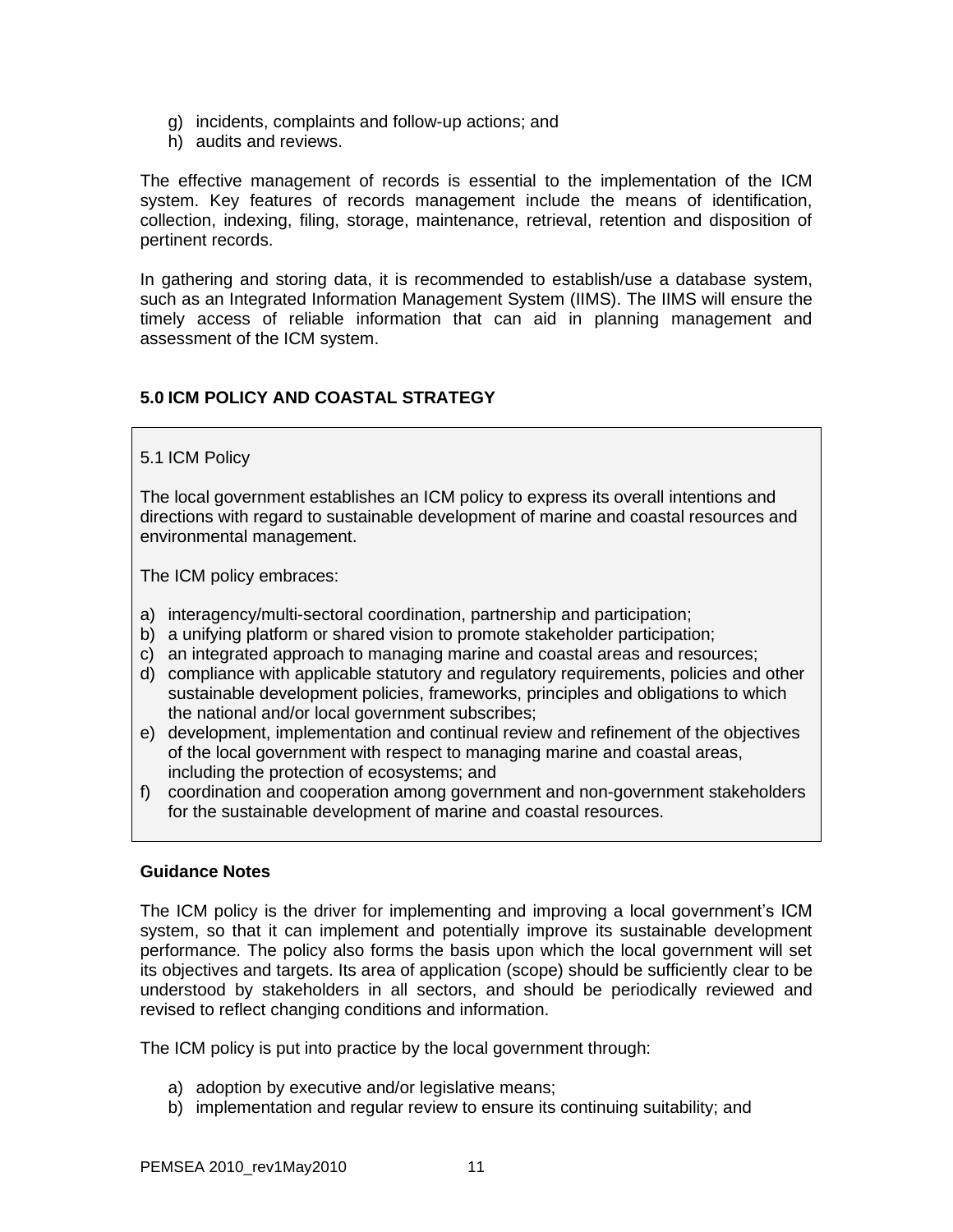c) dissemination and communication to all stakeholders and interested parties.

5.2 Coastal Strategy

The local government together with concerned stakeholders develops a comprehensive strategy for sustainable marine and coastal area development and management that provides a platform for multisectoral and interagency cooperation, as well as a framework for planning and implementation.

A comprehensive coastal strategy contains:

- a) a profile of the area including the people and their activities, the values and threats to the marine and coastal environment as identified by stakeholders, and other related challenges and issues of concern;
- b) a listing of the desired changes and outcomes that stakeholders want to see in the area;
- c) a shared vision and mission as agreed by the stakeholders; and
- d) strategies, objectives and actions that are required in order to achieve the desired changes and outcomes.

### **Guidance Notes**

The coastal strategy is an embodiment of the stakeholders' shared, long-term vision and provides policymakers, environmental and resource managers, communities and other concerned parties with a common framework for the sustainable development and management of their coastal and marine area.

The local government adopts the coastal strategy by executive or legislative means and disseminates and communicates the information to all stakeholders and interested parties.

The coastal strategy should address various sustainable development issues that are relevant in the area including, for example: natural and man-made hazards prevention and management; habitat protection, restoration and management; water use and supply management; food security and livelihood management; pollution reduction and waste management; reduction in conflicts arising from multiple uses; improvement of environmental quality; preservation of social and cultural values; poverty reduction; and promotion of environmentally and socially responsible economic development.

The preparation of the coastal strategy should be guided by key principles (e.g., ecosystem based management approach; adaptive management; integration and interrelationship) and a shared vision and mission of stakeholders, along with their perception of the values of ecosystems, the threats to sustainable development, and the desired outcomes of management interventions.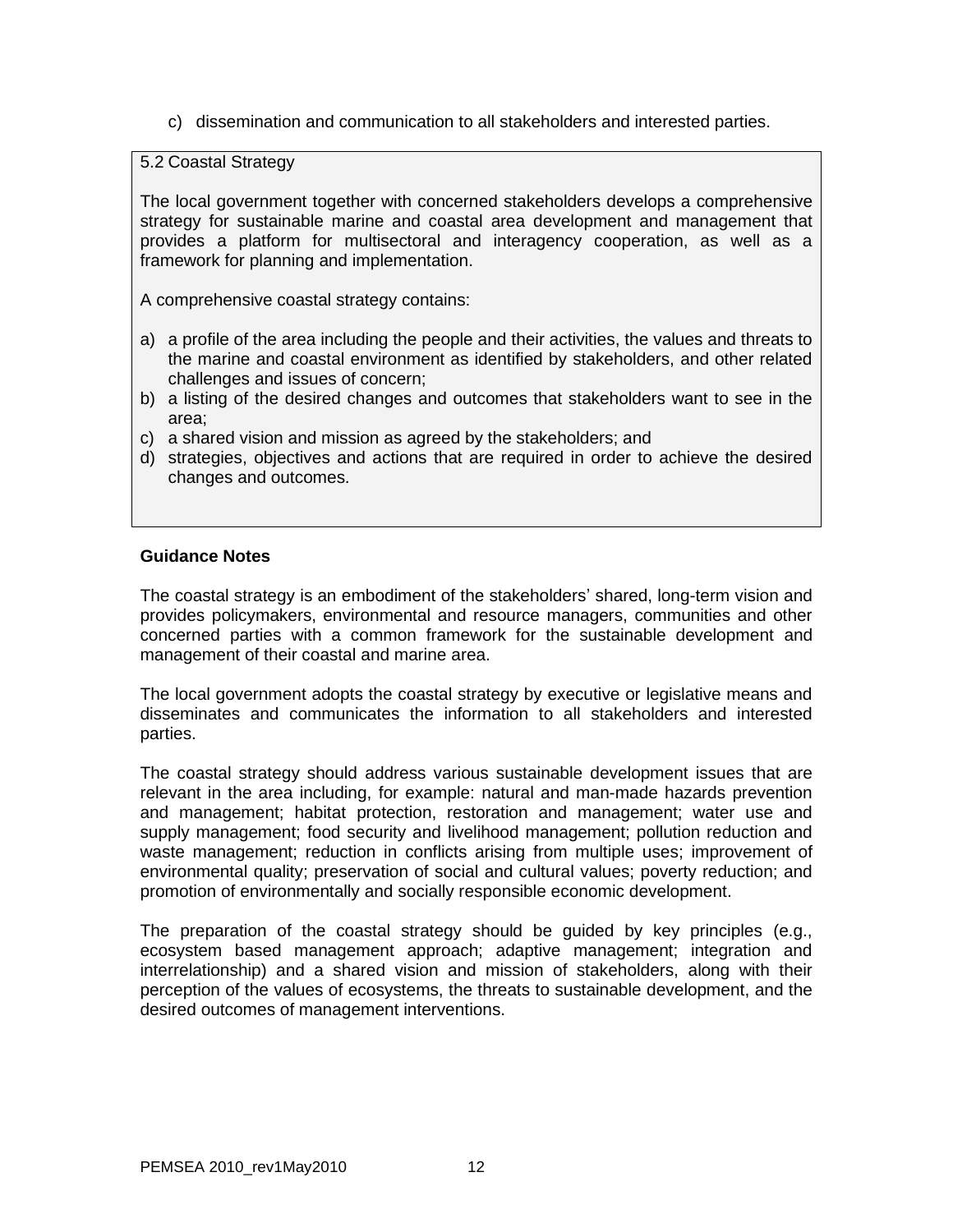### *Coastal Profile*

The local government develops a coastal profile to describe the area covered by the ICM system. The profile. as a minimum, includes demographical and biophysical characteristics, resource-use patterns, socio-economic setting, status of the coastal and marine environment, and legal and institutional arrangements.

In establishing the baseline information for the implementation of the ICM system, the local government should consider the preparation of a State of the Coasts (SOC) baseline. The SOC baseline can be used to:

- a) provide comprehensive qualitative and quantitative baseline information on the demographic, socioeconomic, environmental status as well as management actions in a given area;
- b) determine any existing governance mechanisms and implementing arrangements that are in place;
- c) determine and prioritize pertinent issues that can be included in an ICM program;
- d) set baseline social, economic and environmental conditions, which change over time and can be compared; and
- e) identify critical gaps that need further research and monitoring.

### *Vision and Mission*

The shared vision defines the local government's, citizens' and stakeholders' long-term objectives and expectations regarding sustainable development of the marine and coastal environment and resources, as well as the benefits to be derived socially and economically.

The coastal strategy's vision contains the long-term outcomes expected by the stakeholders, provides direction for setting up and implementing the ICM system, and serves as the basis for measuring progress toward desired changes.

The mission includes commitments to protect and enhance values, reduce threats, and avoid unsustainable use of the coastal and marine areas/resources by employing a systematic, integrated and multi-sectoral management approach.

The mission statement contains the means by which the vision will be achieved, who will be involved, and their roles/responsibilities.

The vision and mission can be used to guide the local government in the development, implementation, monitoring and continual improvement of the ICM system.

### *Strategies and Objectives*

Strategies define the approaches for achieving the desired changes and outcomes defined in the vision.

Strategies represent implementation approaches for the integrated management and sustainable use of the marine and coastal environment and the resources therein. For example, the following strategies cut across various political, social, economic and environmental issues in the coastal and marine area: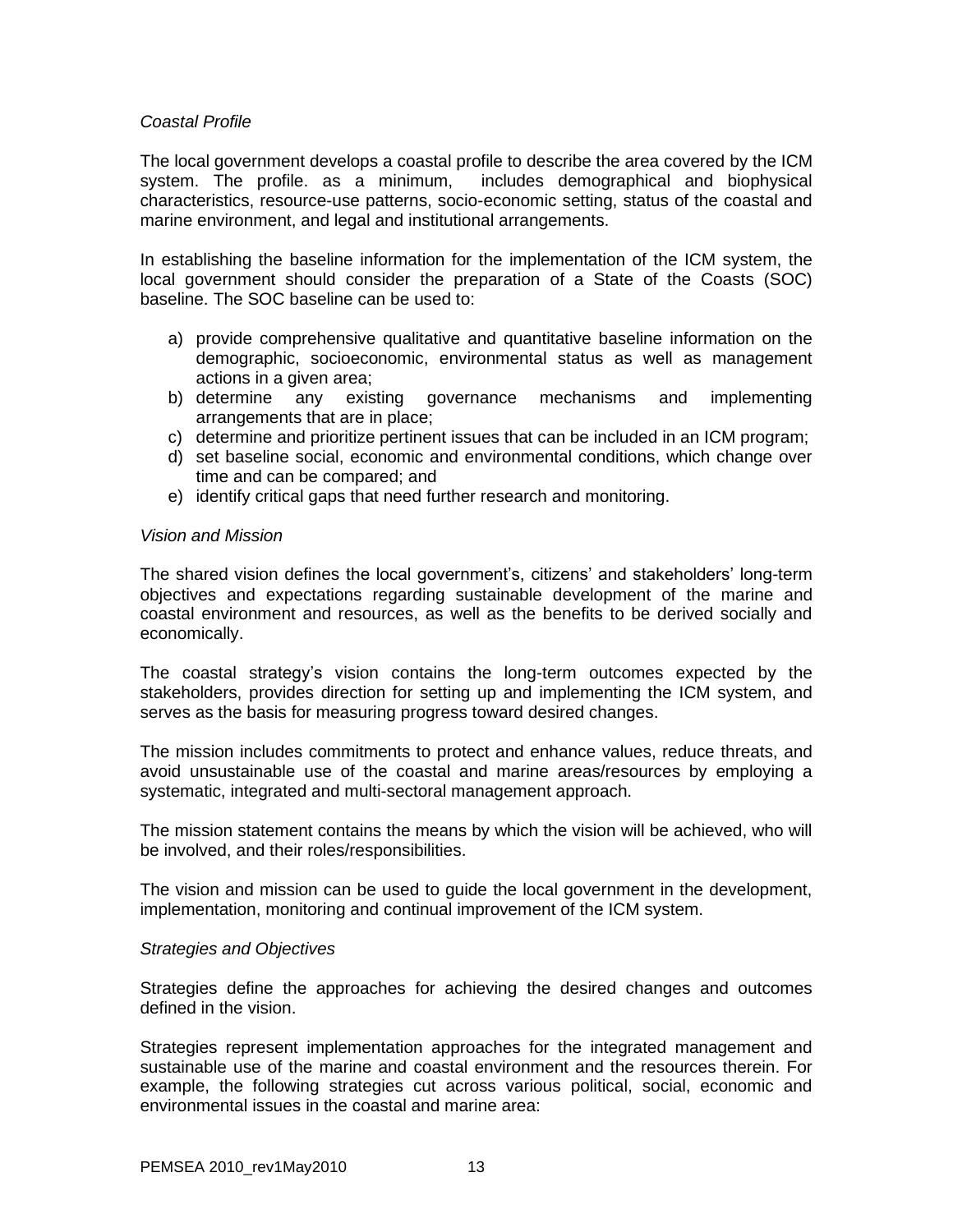- a) Protect human welfare and the ecological, historical, cultural and economic features of the area;
- b) Mitigate environmental risks that occur as a consequence of human activities;
- c) Develop areas and opportunities in consonance with environmental goals, policies and plans;
- d) Communicate with stakeholders regarding their rights, roles and responsibilities concerning sustainable development of coastal and marine resources; and
- e) Implement policies and programs in support of sustainable development of coastal and marine areas through interagency and multisectoral partnership arrangements.

Objectives take into account the legal requirements, as well as the hazards and risks that are determined within the scope of the ICM system.

Objectives are goals for ICM system performance. An objective should be capable of being measured in order to facilitate an effective and efficient review by the local government. Some examples of measurable objectives include:

- a) Quality of coastal waters maintained and enhanced;
- b) Coastal habitats rehabilitated and protected;
- c) Land-based sources of marine pollution reduced;
- d) Disaster prevention and management system established to address natural and man-made hazards; and
- e) Food security and sustainable livelihoods improved for coastal dwellers.

When establishing objectives, the local government should consider:

- a) current and future state of the coastal environment;
- b) needs of stakeholders;
- c) statutory and regulatory requirements;
- d) sustainable development aspects and risk assessment results;
- e) comparison with conditions and objectives of other similar coastal local governments;
- f) resources needed to meet the objectives;
- g) capacity to meet the objectives;
- h) continual improvement of the performance of the ICM system; and
- i) measurability and assessability.

The objectives should be communicated in such a way that the stakeholders can contribute to their achievement. Responsibility for deployment of objectives should be defined.

Objectives should be systematically reviewed and revised as necessary through a monitoring and assessment process. The local government should regularly report on the fulfillment of the objectives to the stakeholders.

### *Actions*

Actions include short, medium and long term measures to be undertaken by national and local governments, citizens, NGOs, the private sector, scientific and technical institutions,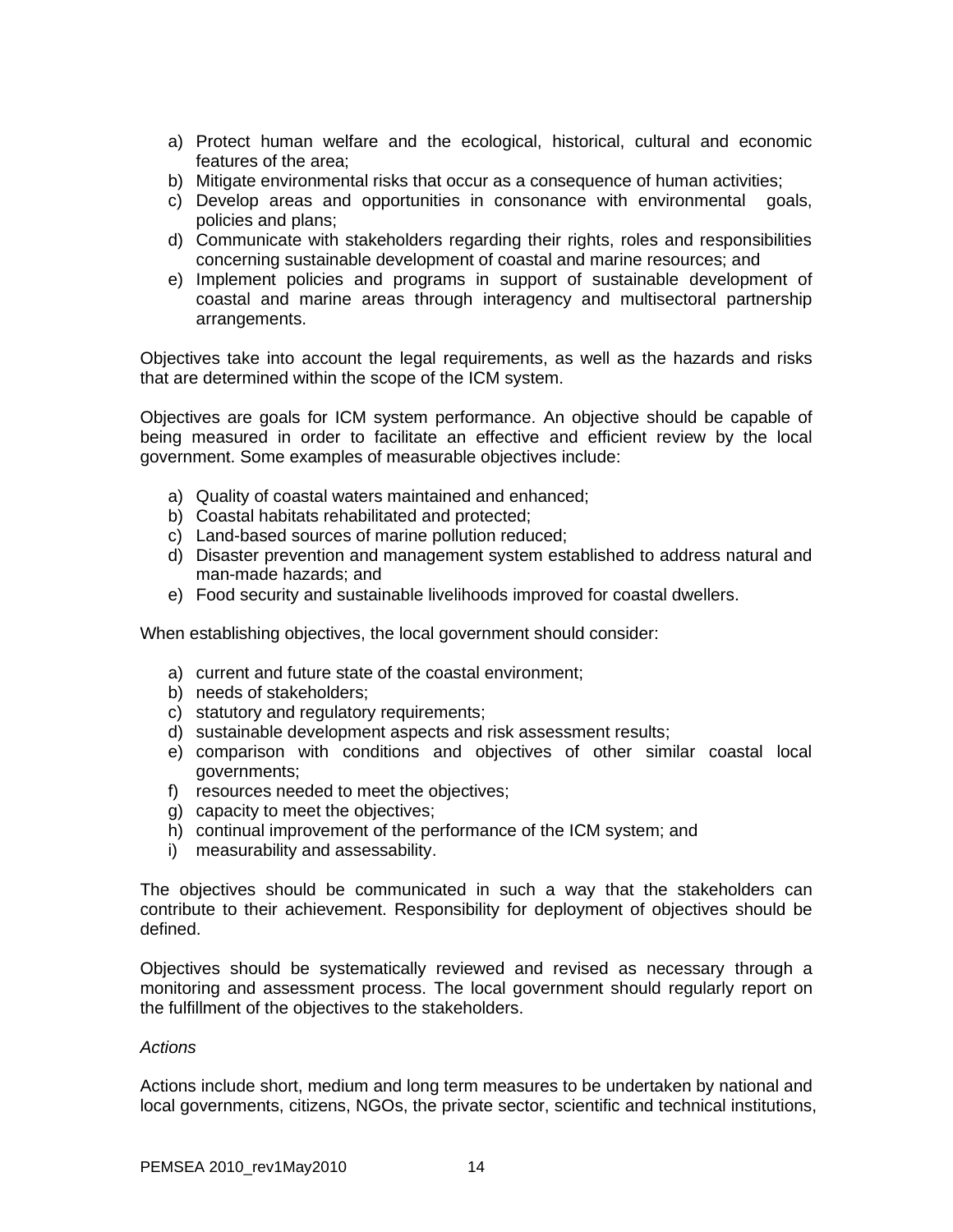and other stakeholders in the area in order to achieve the coastal strategy's objectives. In the coastal strategy, actions are broadly defined in order to allow flexibility and adaptability, and are based on the capacities of the stakeholders, access to/availability of financial resources, and the mechanisms and programs of the local government.

An example of a strategy, objective and corresponding actions include:

Strategy: Protect the marine and coastal ecosystem from risks originating from human activities in the surrounding watershed area.

Objective: Quality of coastal waters maintained and enhanced

Actions:

- a) Assess pollution sources and loads from watersheds and direct discharges to coastal waters (short-term) and formulate and implement a pollution reduction management program (long-term);
- b) Strengthen upland forest management (short-to-medium term);
- c) Regulate sand/gravel exploitation in rivers and coastal areas (short-term);
- d) Stop illegal mining activities (short-term);
- e) Develop and implement a land- and sea-use zoning scheme and permit system (short-to-medium term); and
- f) Implement a comprehensive water quality monitoring and reporting system, for fresh and marine waters (short-to-medium term).

## **6.0 PLANNING**

### 6.1 Sustainable Development Aspects

The local government, in partnership with stakeholders, plans and coordinates the development of processes and controls for programs to address aspects of activities, products and services within the defined scope of the ICM system that have or can have significant negative impact(s) on sustainable development and management of the marine and coastal area (i.e., significant sustainable development aspects).

The local government ensures the effective implementation of programs to manage the significant sustainable development aspects.

### **Guidance Notes**

Sustainable development aspects of concern to local government, in general, cover five main issues, namely: natural and man-made hazard prevention and management; habitat protection, restoration and management; water use and supply management; food security and livelihood management; and pollution reduction and waste management.

Sustainable development is a complex undertaking and entails a long-term commitment. Therefore the planning process should be systematic, and targeted at identifying those priority aspects that will be addressed first. The idea is to address what is doable within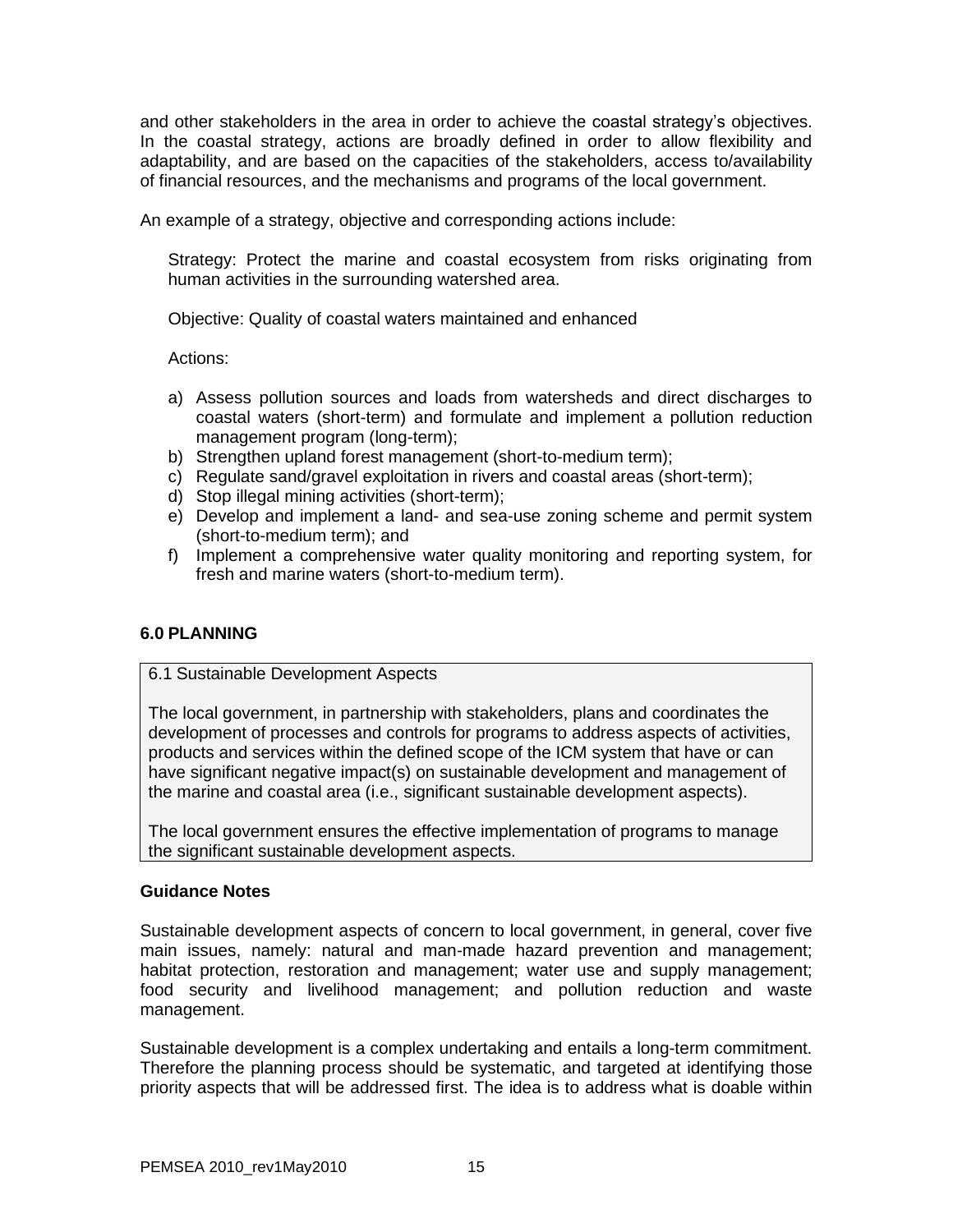the resources and capacities available, and then to scale up as experience, skills and resources are gained.

The local government can follow the continual improvement cycle (PDCA cycle) in developing programs to identify and address those aspects of activities, products and services that are having a significant negative impact on sustainable development and management of marine and coastal areas. Major steps in this ongoing process include the following:

Plan:

- 1. prepare a coastal profile/SOC baseline assessment
- 2. complete an initial environmental risk assessment
- 3. determine the needs of its stakeholders with regard to the marine and coastal environment;
- 4. identify the sustainable development aspects and their significance in the ICM site;
- 5. identify legal requirements applicable to the ICM system and the sustainable development aspects;
- 6. set objectives and targets for the significant sustainable development aspects and formulate programs to achieve them; and
- 7. develop a coastal strategy implementation plan, including performance indicators for monitoring and assessing progress and achievements.

Do:

- 1. assign roles and responsibilities to facilitate the implementation of programs and processes to address the significant sustainable development aspects;
- 2. provide adequate resources including competent personnel;
- 3. establish and maintain necessary operational control and documentation to support the implementation of the programs; and
- 4. communicate the programs to concerned stakeholders.

Check:

- 1. monitor the objectives, targets, outputs and outcomes of the ICM system and the sustainable development aspects programs, and evaluate progress against the SOC baseline and performance indicators;
- 2. evaluate the status of compliance to legal and regulatory requirements; and
- 3. identify non-conformities and take corrective, preventive and improvement actions.

Act:

- 1. conduct a management review of the ICM system and the sustainable development aspects;
- 2. identify areas for improvement; and
- 3. take actions to improve performance as well as to scale up the ICM program as appropriate.

The local government should ensure the effective implementation of programs to address these sustainable development aspects, as they are a priority and relevant to the local situation. The procedures to identify and determine significant sustainable development aspects, as well as the objectives, processes and activities for the effective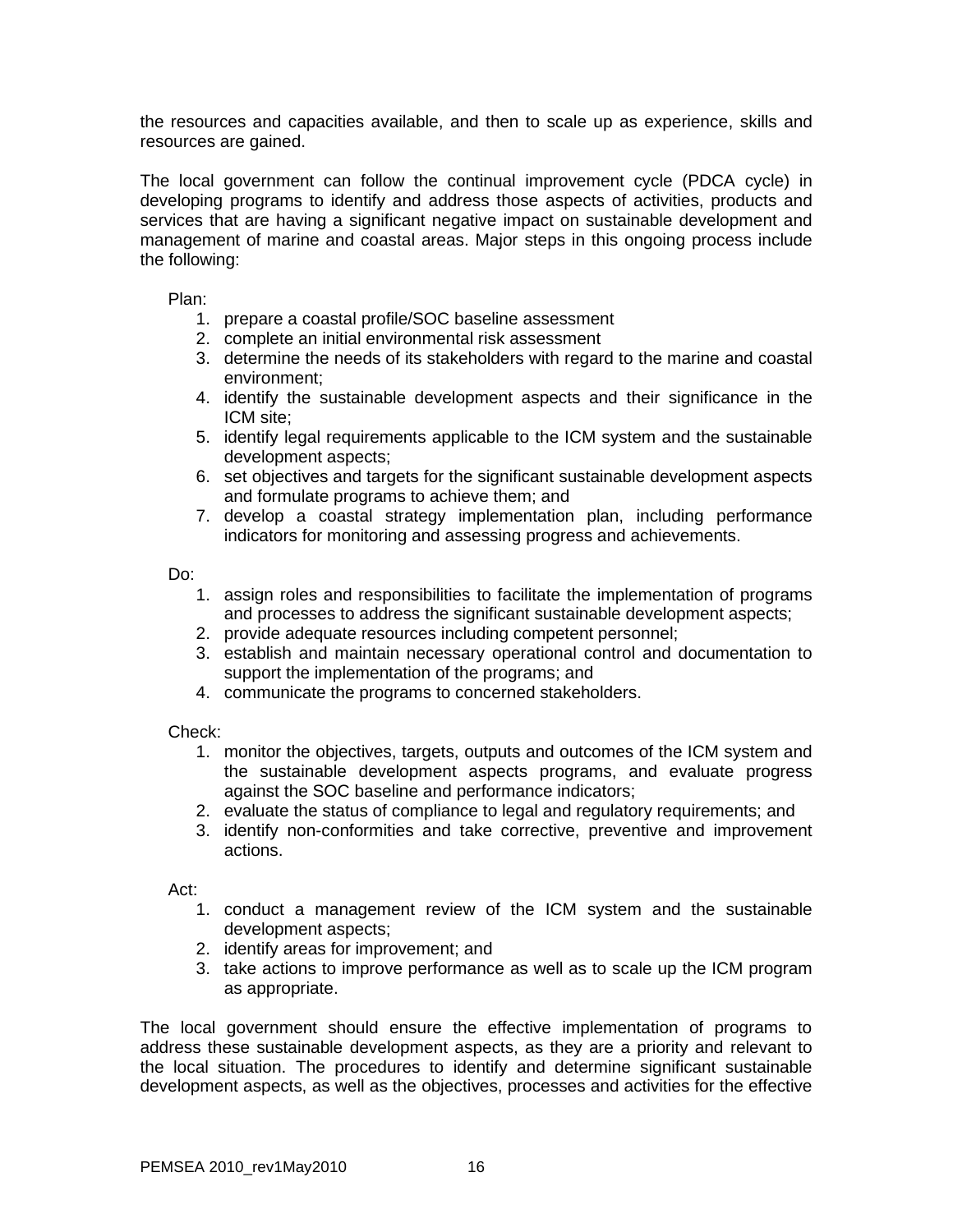implementation of management programs for each significant sustainable development aspect, should be documented.

6.2 Environmental Risk Assessment

The local government identifies the hazards and assesses the risks associated with the sustainable development aspects in the area covered by the ICM system.

The results of environmental risk assessment are employed in planning and developing action programs covering the significant sustainable development aspects.

#### **Guidance Notes**

The local government should establish, implement and maintain a procedure for conducting environmental risk assessment.

Environmental risk assessment refers to the scientific methods used to quantify risks to particular systems, as a prelude to managing the identified risks to minimize potential damage. It varies widely in scope and applications, and various methodologies are available to suit specific applications.

In the context of ICM, risk assessment is employed in order to provide information and guidance relevant to the protection and management of the marine and coastal area in relation to human activities as well as to natural factors.

Risk assessment involves systematically identifying the two elements of risk (or likelihood of harm): the potential harm or hazard associated with a certain substance, activity or process; and the likelihood of exposure of the target to the potential harm/hazard.

Risk assessment is the process of estimating the likelihood of occurrence of and the severity of the adverse effect.

The risk assessment can lead a risk manager to decide whether a substance or activity is:

- a) safe (there is no significant risk);
- b) unsafe (risk is too high, abandon the project); or
- c) safe but exposure must be limited to maintain the desired margin of safety (i.e. risk management is needed).

Applied on a suite of substances/processes, risk assessment can provide a ranking of priority concerns, based on an objective assessment of available scientific evidence.

The technical results from the risk assessment are designed to serve as inputs, in conjunction with social, economic, political, legal and other factors, in formulating policies, decisions and management actions.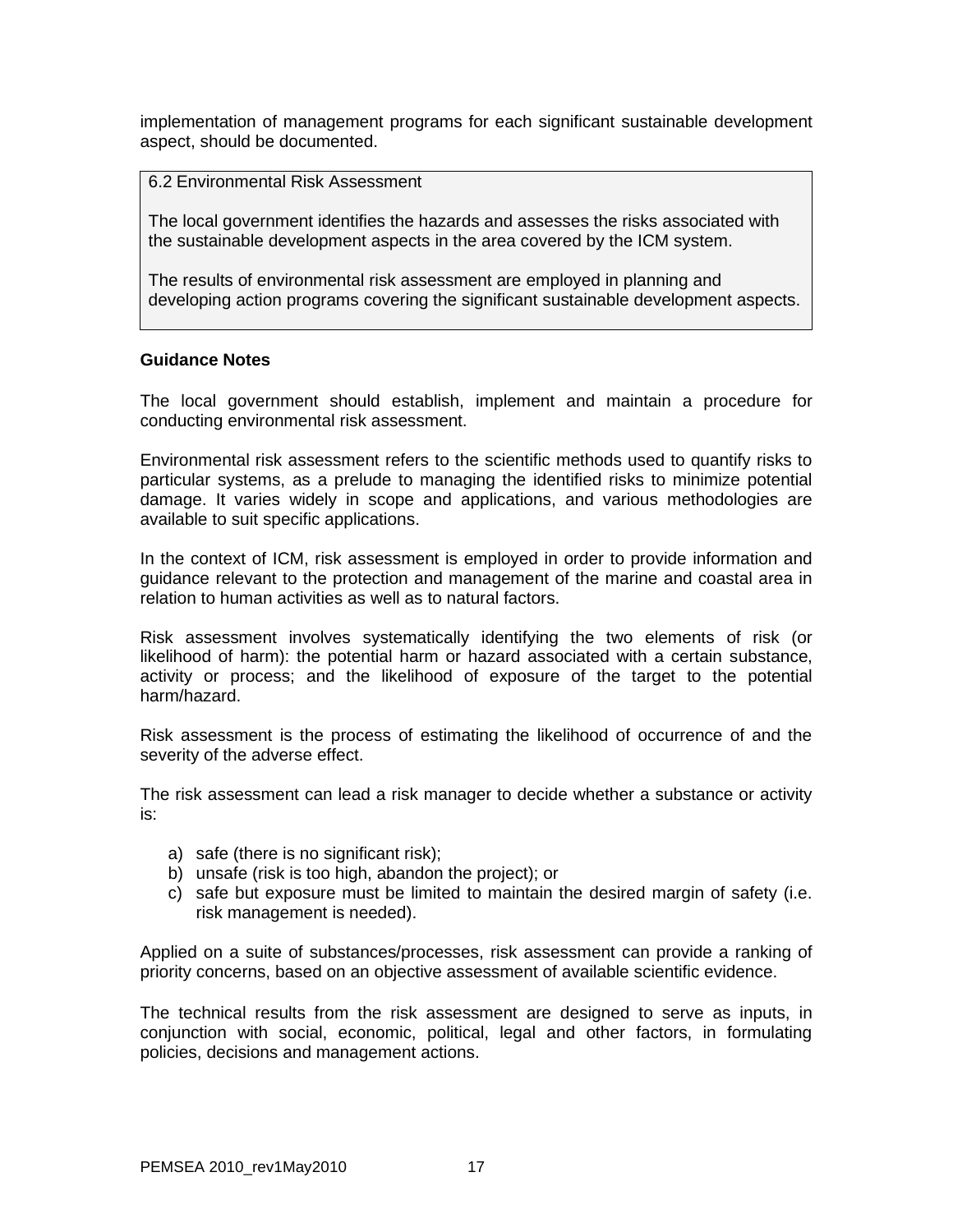### 6.3 Stakeholders' Requirements

The local government determines:

- a) requirements, needs and expectations of the stakeholders regarding the sustainable development aspects;
- b) requirements not specified by the stakeholders but necessary for the ICM system;
- c) statutory and regulatory requirements related to the ICM system and the sustainable development aspects; and
- d) its ability to meet the defined requirements.

### **Guidance Notes**

The local government should implement and maintain (a) process(es) to ensure adequate understanding of the needs and expectations of the stakeholders. This process should include identification and review of relevant information and should actively involve the stakeholders.

Records for the determination of stakeholder needs and expectations should be maintained.

6.4 Legal and Other Requirements

The local government determines legal, regulatory and other requirements to support the implementation of management programs for its sustainable development aspects.

### **Guidance Notes**

The local government should establish and implement a procedure to:

- a) identify and have access to applicable legal and other requirements; and
- b) determine how these requirements apply to its sustainable development aspects.

Legal, regulatory and other requirements refer broadly to any requirements or authorization that is relevant to the local government's ICM system and its sustainable development aspects.

Legal requirements can take many forms, including:

- a) legislation, including statutes and regulations;
- b) decrees and directives:
- c) permits, licenses and other forms of authorization;
- d) orders issued by regulatory agencies;
- e) judgments of courts or administrative tribunals;
- f) customary or indigenous law; and
- g) treaties, conventions and protocols.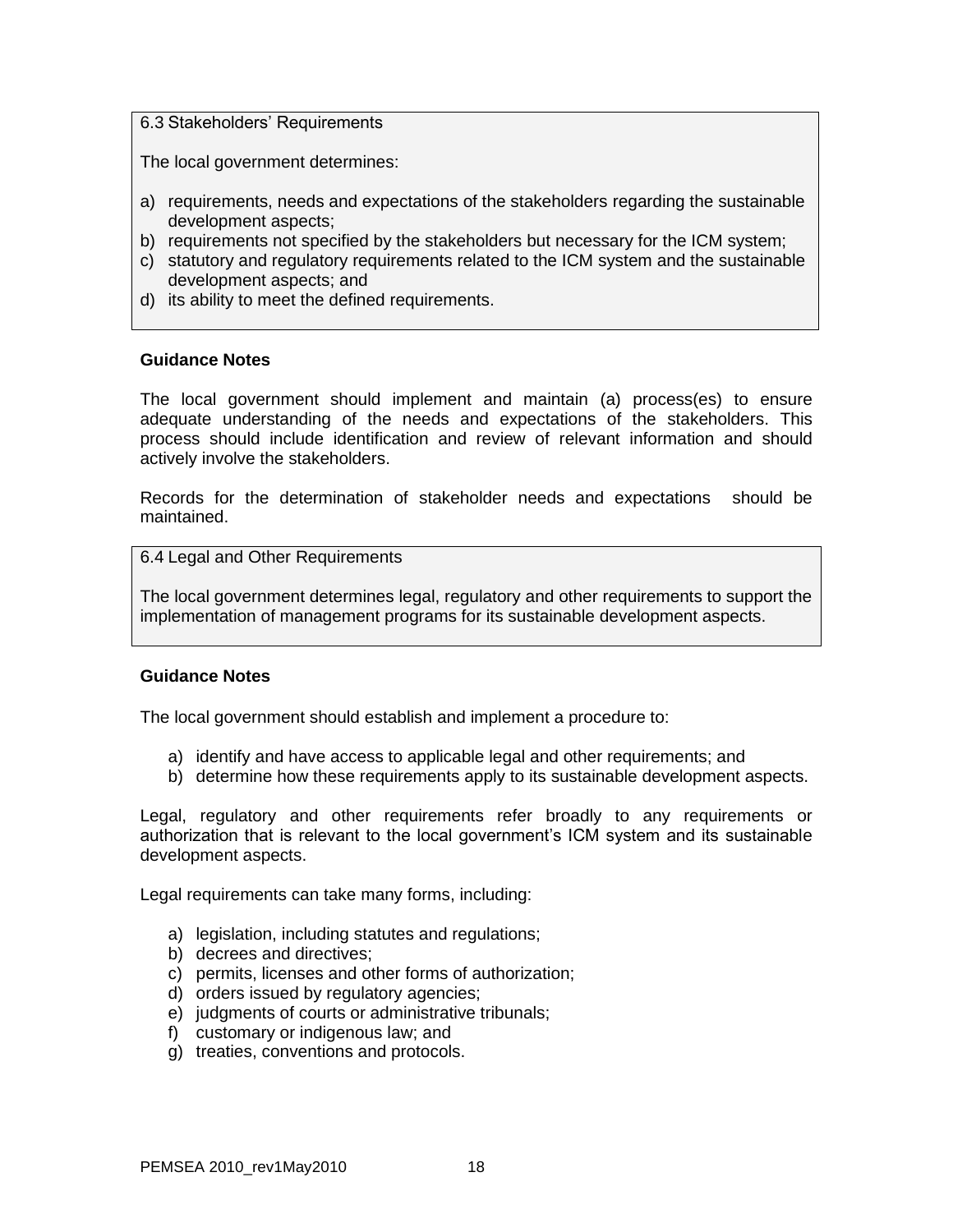To facilitate the identification of legal and other requirements, the local government should maintain an up-to-date register or list of applicable requirements.

Information on these applicable requirements can assist the local government in establishing its sustainable development aspects objectives, targets and management programs.

### 6.5 Objectives and Targets

The local government establishes objectives and targets for controlling and managing the identified significant sustainable development aspects.

### **Guidance Notes**

In setting objectives and targets, the local government considers several factors including:

- a) the sustainable development aspects having significant impact on areas covered by the ICM system;
- b) principles and commitments in its ICM policy, coastal strategy, vision and mission statements;
- c) applicable legal and other requirements;
- d) views of its stakeholders and interested parties;
- e) technological options and feasibility; and
- f) financial, operational and organizational capabilities and resources.

## 6.6 Coastal Strategy Implementation Plan (CSIP)

The local government formulates, adopts and implements a CSIP that provides a shortto-medium term work program for implementing the coastal strategy in accordance with the significant sustainable development aspects, stakeholder requirements, and legal and other requirements. The CSIP contains the following features:

- a) priority objectives of the sustainable development aspects programs;
- b) measurable time-bound targets;
- c) actions and work schedule for achieving the time-bound targets;
- d) designation of roles and responsibilities among stakeholders;
- e) resource commitments including human, financial and capacity requirements; and
- f) a process for monitoring and evaluating progress toward the objectives and targets.

### **Guidance Notes**

The implementation of the coastal strategy requires ground level actions. The first step is to develop a plan of action for implementation, which takes into account:

- a) identified priority risks in the coastal and marine area;
- b) actions identified in the coastal strategy to address the priority risks;
- c) local government plans and strategies for development of the coastal area;
- d) the available capacity of the local government and their partners;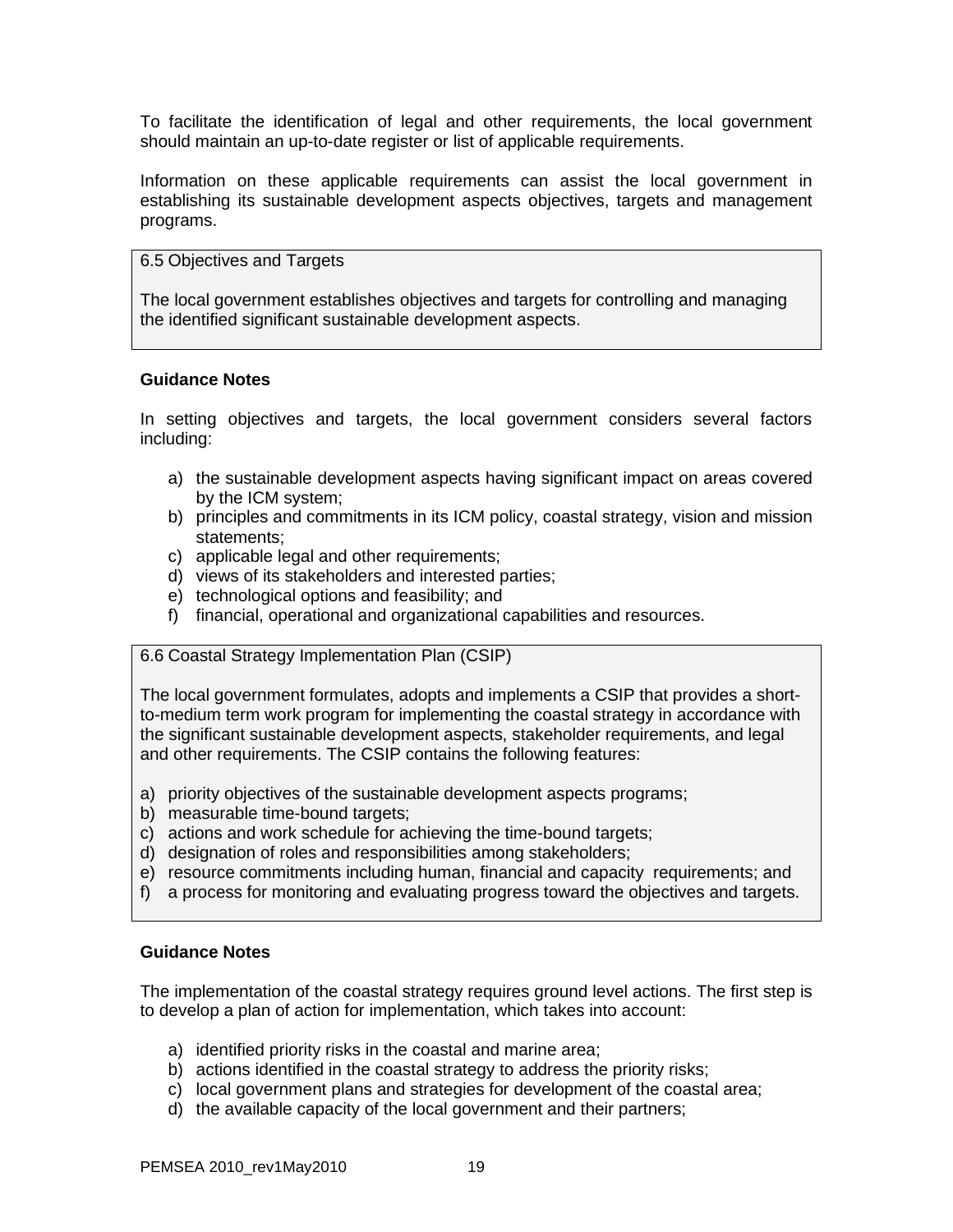- e) the short-to-medium term priorities of the local government and stakeholders in accordance with the coastal strategy's objectives;
- f) the current activities that are already being undertaken by the local government and/or their partners;
- g) collaborative and/or partnership arrangements with concerned government agencies and stakeholders, and identification of roles and responsibilities that contribute to the delivery of agreed targets;
- h) the adoption and approval of clear, time bound targets by the local government authority and/or government agencies along with the required human and financial resource commitments;
- i) related policies and regulatory and economic instruments to facilitate the implementation process; and
- j) a monitoring and assessment process to measure progress and changes according to identified indicators.

The CSIP also needs to address coastal governance, including required improvements in policy, coordinating mechanisms, local legislation or ordinances, creating an informed public, identifying and accessing financial resources, and building local capacity to plan, manage and implement project activities.

6.7 Coastal Use Zoning Scheme

The local government develops, adopts and implements a coastal use zoning scheme to regulate and manage land and sea uses. The zoning scheme is based on the ecological, social and economic functional capability and suitability of the areas to the desired uses, the significant sustainable development aspects, the types and levels of development envisioned by stakeholders, policy direction, and cultural and/or traditional considerations.

An institutional mechanism is developed and adopted by the local government to support the implementation of the coastal use zoning scheme.

## **Guidance Notes**

The local government should develop, adopt and implement a coastal use zoning scheme to:

- a) protect and rehabilitate important habitats, ecosystems and ecological processes, and natural and cultural heritages;
- b) harmonize conflicting uses among users and beneficiaries of coastal and marine resources and areas;
- c) protect lives and infrastructure from natural and man-made hazards, including the impacts of climate change;
- d) designate areas for future economic activity and development, in line with the sustainable development policy of the local government; and
- e) preserve species and areas of the coastal and marine environment that are pristine or of ecological, social or cultural significance.

Coastal use zoning is an efficient mechanism for allocating coastal space for conservation and development. It is also an effective way of solving multiple resource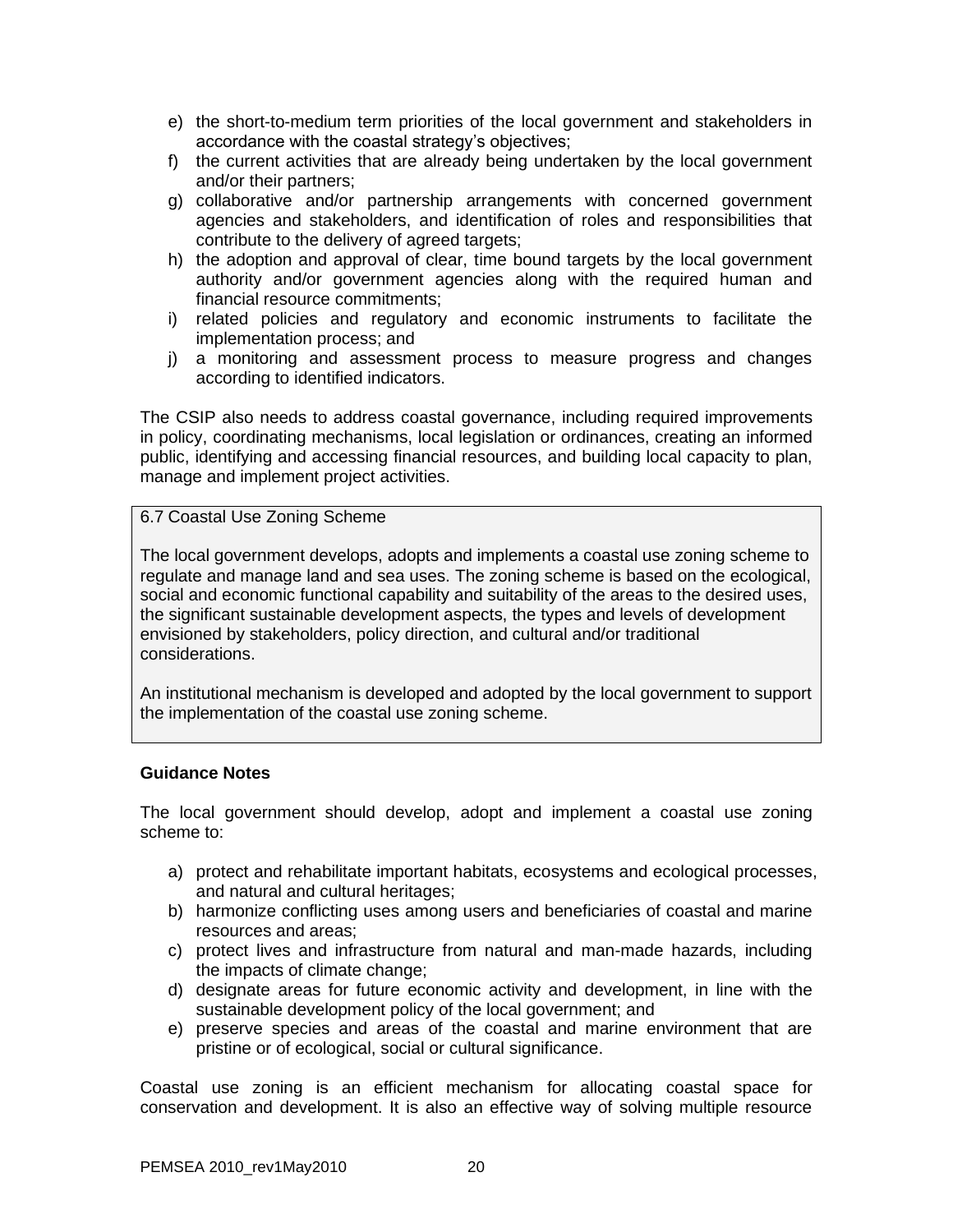use conflicts in the coastal areas and conflicts between and among human activities, such as ports, shipping, fishing, aquaculture, industry, tourism, and conservation.

Zoning is a regulatory mechanism, and identifies the different zones in the coastal area and the acceptable (dominant use and compatible uses), regulated and prohibited uses and activities in each zone. A local law or ordinance should be enacted for the adoption of the coastal use plan and zoning scheme. This zoning ordinance may include registration, permitting, licensing and user fee collection.

The coastal use zoning process should consider best available scientific information and have stakeholder participation. Coastal use zoning should consider the following:

- a) formation of an interagency, multi-sector task team/committee to coordinate and guide the development of the coastal use zoning plan and scheme;
- b) identification of zoning needs and goal setting; and
- c) preparation of the zoning plan and scheme in accordance with the following steps:
	- Compilation of existing policies, zoning schemes, land use plans, sector plans and development plans;
	- Analysis of the biophysical characteristics of the area;
	- Delineation of risks as a consequence of natural and man-made hazards;
	- Identification of multi-use conflicts in the coastal area;
	- Identification of appropriate uses based on the needs and goals, multiple-use conflicts and other situations;
	- Determination of the zoning plan for land and water capability and suitability; and
	- Establishment of institutional mechanism for administration, monitoring and enforcement of the zoning scheme.

The coastal use zoning scheme should be integrated into the local government's land use plan (if existing) to harmonize the multi-sector development plans, uses and activities in watershed and coastal areas, covering both lands and waters.

## **7.0 IMPLEMENTATION**

7.1 Sustainable Development Aspects Program

The local government establishes, coordinates and implements programs to address significant sustainable development aspects, in accordance with the CSIP.

### **Guidance Notes**

Programs to address sustainable development aspects should include:

- a) a management plan, including objectives, targets, strategies and time table;
- b) personnel allocation, including designation of responsibility for achieving objectives and targets;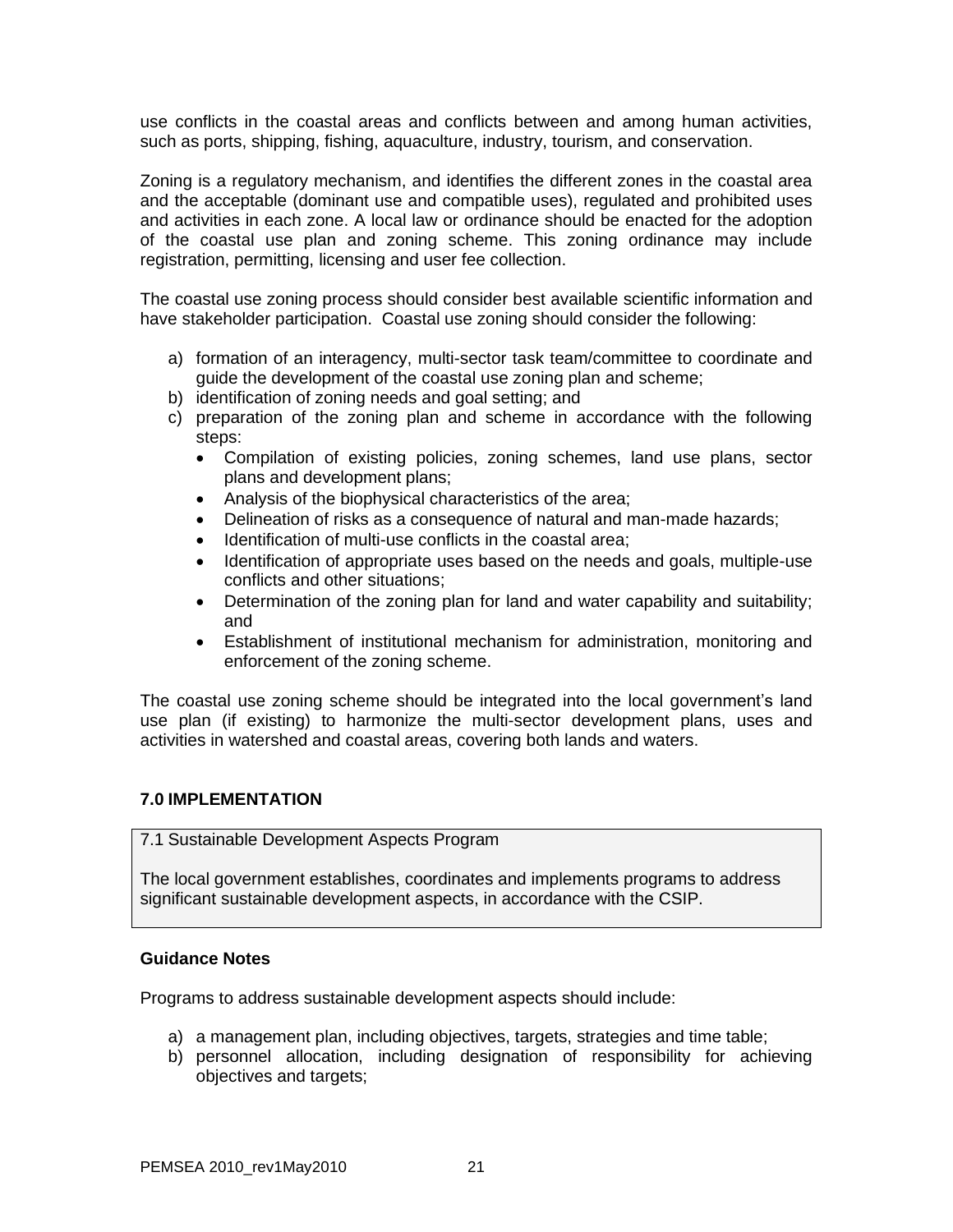- c) allocation of resources, including infrastructure, equipment and budget or necessary financing mechanism to support the implementation of the sustainable development aspect programs;
- d) an institutional mechanism to facilitate continual implementation of action programs;
- e) monitoring and reporting of program implementation, performance and achievement of objectives and targets; and
- f) specifications for documentation requirements for the development and implementation of programs.

### 7.2 Roles and Responsibilities

The local government defines, documents and communicates the roles, responsibilities and authorities of local government personnel performing the development, coordination, implementation and maintenance of the programs to address significant sustainable development aspects within the scope of the ICM system.

### **Guidance Notes**

The functions, responsibilities and authorities of the personnel involved in the ICM system and its programs should be clearly described.

Documentation of roles and responsibilities can be done in several ways, including, for example:

- a) preparing an organizational chart indicating the hierarchy level and communication lines;
- b) preparing job descriptions;
- c) defining and documenting responsibilities in process procedures and/or other management documents;
- d) issuing announcements or memoranda; and/or
- e) making use of existing documentation (e.g., local government legislation).

## 7.3 Capacity Development

The local government determines the capacity needs for personnel performing work affecting the implementation of the ICM system, and prepares and provides a responsive capacity development program*.*

### **Guidance Notes**

Personnel performing specified ICM-related tasks should have the necessary education, training, skills, and experience required for the implementation of ICM system. The local government should establish procedures for systematically determining the capacity needs of such personnel.

In order to ensure the availability of competent personnel, local governments may consider implementing the following practices: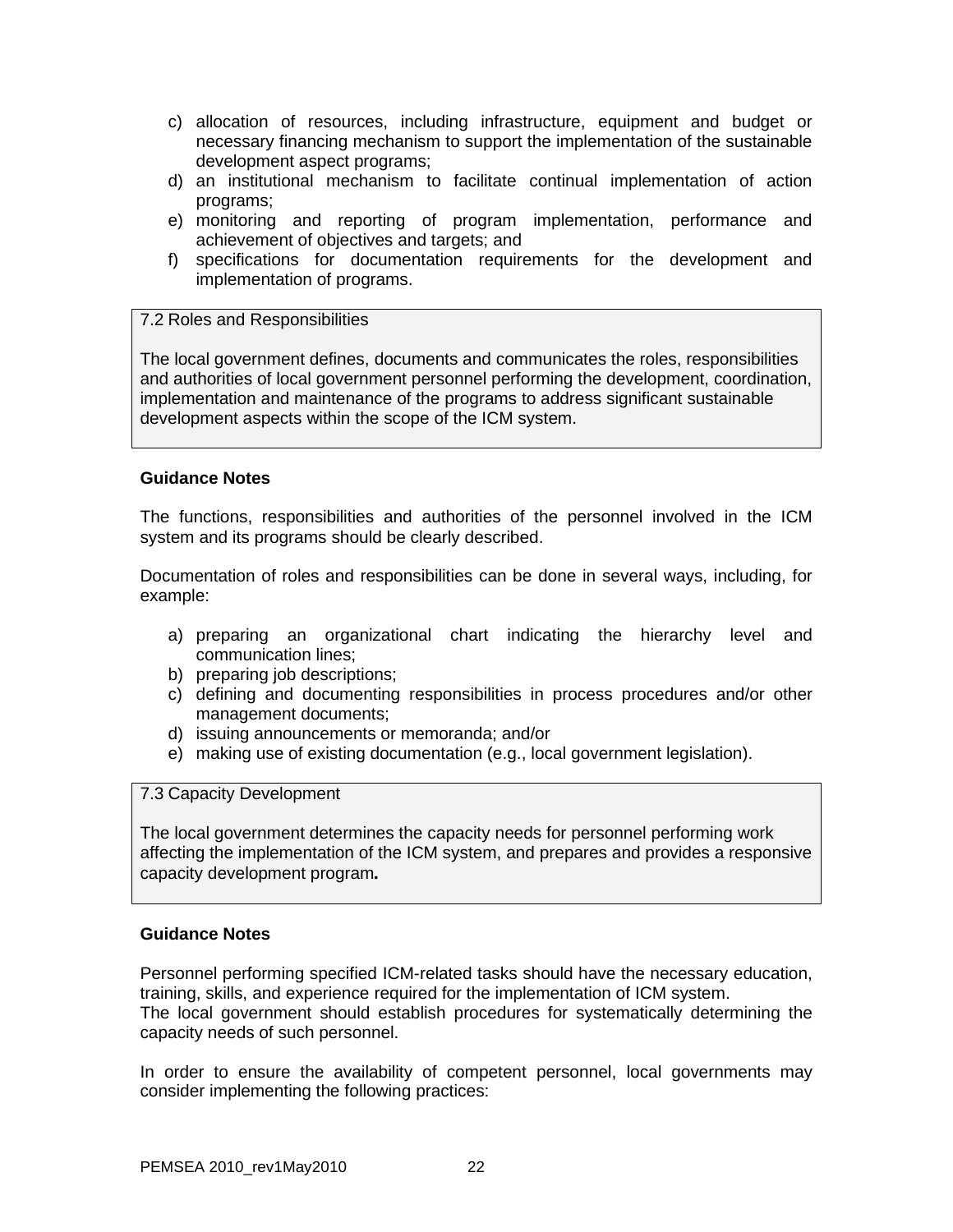- a) specifying job profiles for key positions, including educational qualifications;
- b) defining the required competence (e.g., training, skills and experience), multidisciplinary work, interagency coordination, stakeholder consultation and resource mobilization;
- c) monitoring and evaluating the performance of personnel; and
- d) keeping records of job performance

The local government in partnership with stakeholders should develop and implement a capacity development program for maintaining and improving the capacity of personnel who are performing work for the implementation of the ICM system.

Strengthening the skills and competence of personnel implementing the ICM system can be facilitated through local government actions and programs to:

- a) determine training or other needs by comparing the job requirement with the current competence levels of the personnel;
- b) implement awareness programs to familiarize personnel with the ICM policy, objectives and targets, and the action programs to achieve them;
- c) organize training programs or other activities needed to ensure the availability of competent personnel, such as on-the-job training, appropriate supervision and coaching until personnel become fully competent, or hiring of new personnel with the necessary competence;
- d) assess the results of training and other actions performed to determine the benefits to ICM system implementation; and
- e) review the training needs and determine further actions as necessary.

The local government should evaluate the effectiveness of the capacity development program and maintain appropriate records of the education, training, skills and experience of people involved in the implementation of the ICM system.

Some of the basic training requirements associated with ICM system development include:

- a) ICM development and implementation;
- b) ICM policy development;
- c) Stakeholder identification and analysis;
- d) Environmental profiling/SOC baseline development;
- e) Information management;
- f) Communication planning and implementation;
- g) Coastal strategy/implementation plan development; and
- h) Institutional analysis and development

As the ICM system moves into full implementation, specialized training courses may be needed for personnel to acquire appropriate skills necessary to ensure the efficiency and effectiveness of programs, covering issues such as: risk assessment; disaster prevention and management; coastal use zoning; habitat rehabilitation and management; water use and supply management; waste management; pollution reduction; etc.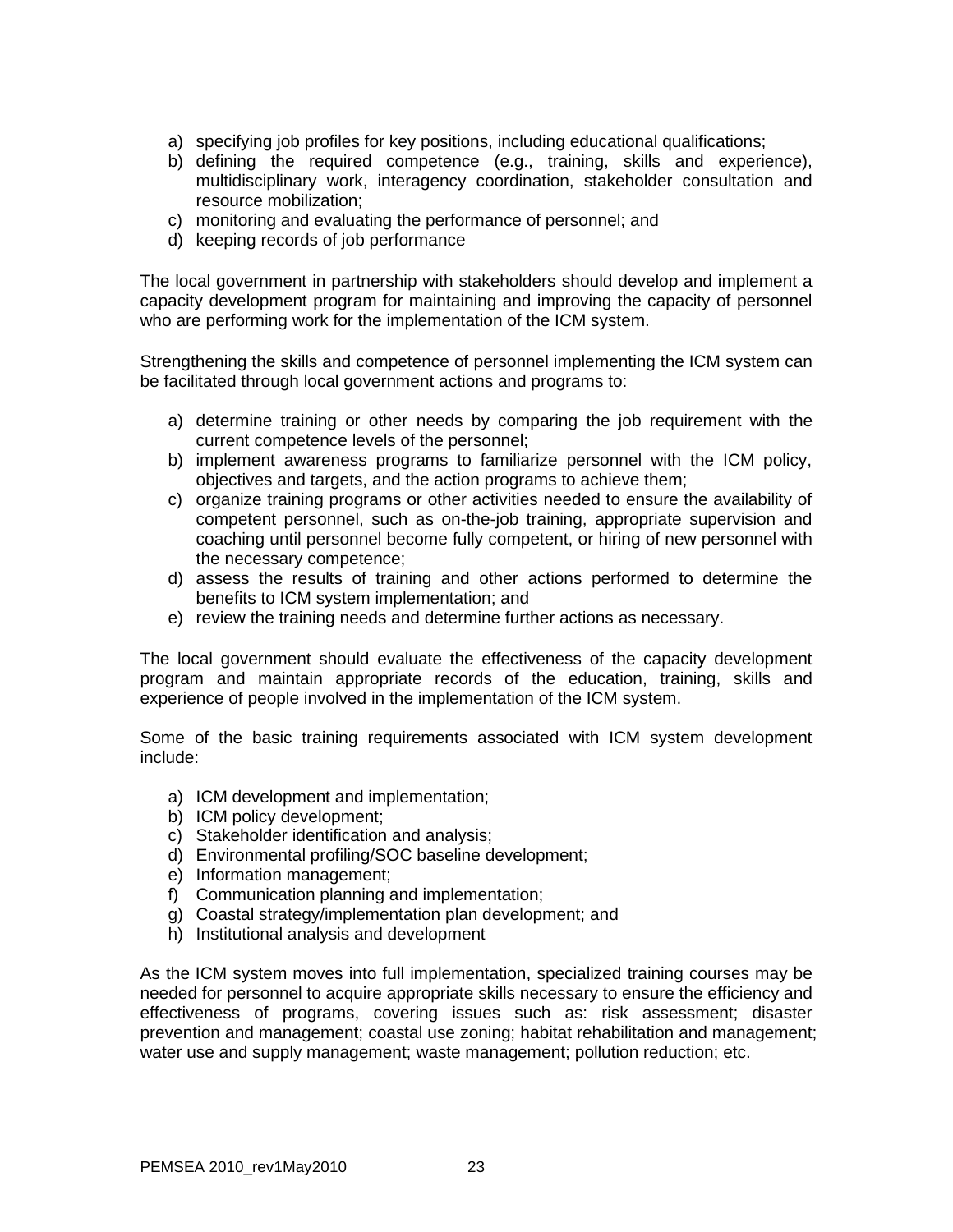A process of recognition may be developed as a means of acknowledging and providing incentives for personnel and organizations that contribute to the effective implementation of the ICM system.

The local government should also establish an information and knowledge sharing mechanism by developing means to disseminate information such as community events, newsletters, websites and other means.

# 7.4 Legal Arrangements

In order to institutionalize the ICM system and the implementation of management programs for its sustainable development aspects, the local government develops and adopts local laws and/or ordinances, as authorized and appropriate, and in line with applicable national legal and/or policy requirements.

### **Guidance Notes**

Legal arrangements are put in place to ensure that executing agencies have the necessary authority and responsibility to implement the ICM system.

The local government should enact local laws, ordinances and/or decisions to facilitate the institutionalization and mainstreaming of ICM programs into the local government economic development agenda, including for example:

- a) institutionalizing the interagency, multi sectoral coordinating mechanism and coordinating office to oversee, coordinate, evaluate and make recommendations for continual improvement of the local government's ICM policy, strategy, objectives and targets and implementation program for sustainable coastal development and management;
- b) CSIP activities in the local government's regular budget allocations;
- c) adoption of the coastal use zoning plan and/or integration of the plan with the existing land use development plan;
- d) a conflict resolution process;
- e) control of industrial and commercial activities in the coastal area;
- f) control of recreational activities
- g) protection of areas of ecological, natural, historical and/or cultural value;
- h) pollution reduction and waste management;
- i) coastal erosion and soil protection;
- j) coastal hazards and high hazard coastal areas;
- $k$ ) monitoring and sanctions of permits;
- l) appropriate economic instruments, such as service and environmental fees, fines and incentives;
- m) stakeholder participation, including participation/investment by the private sector;
- n) training and education of local government personnel and managers, who are responsible for ICM development and implementation processes; and
- o) environmental education and awareness building among the general public, including schools.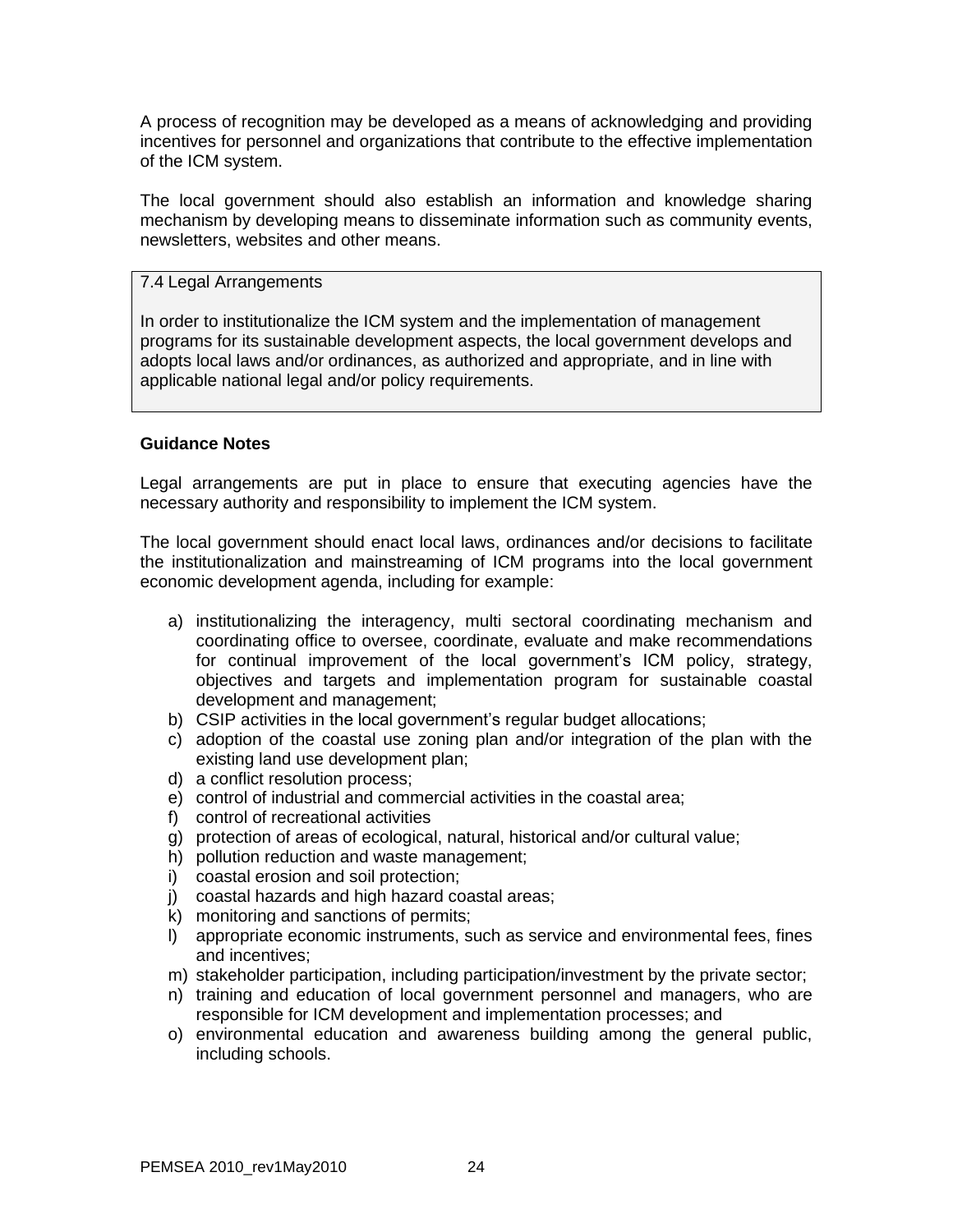The local government should also identify regulatory requirements applicable to the ICM system and ensure compliance with these requirements. To keep track of legal requirements, the local government can establish and maintain a list of laws and regulations pertaining to the implementation of activities, processes and programs of the ICM system (i.e., a legal register).

To facilitate the preparation and maintenance of a legal register, the local government should establish, implement and maintain a procedure(s) to identify and have access to legal and non-regulated requirements that are applicable to its activities, processes, environmental aspects and hazards.

The local government may also subscribe to voluntary requirements, other than legal requirements. These requirements may include: voluntary principles or codes of practice, international agreements, requirements of trade associations, agreements with community groups or non-governmental organization, public commitments, etc. Some of these commitments or agreements may apply to several issues of the ICM system, and the local government should exert efforts to identify and address such requirements.

### 7.5 Monitoring, Surveillance and Law Enforcement

The local government ensures that monitoring, surveillance, and enforcement of applicable legal and other requirements are implemented by the concerned agencies.

### **Guidance Notes**

The local government and line agencies should ensure that they have the capability to implement the monitoring, surveillance and law enforcement process. This includes availability of competent personnel, equipment and other infrastructure needed to implement a monitoring and surveillance process.

### 7.6 Information and Public Awareness

The local government communicates the ICM vision, mission, desired outcomes, objectives, programs and accomplishments of the ICM system.

The local government facilitates internal communications between and among the different sections of the local government, as well as external communications to concerned stakeholders.

### **Guidance Notes**

Communication aids in the effective implementation of the ICM system and leads to improved ICM system performance. Communication is a two-way mechanism for sharing information, experience, feedback and insights among the various stakeholders.

The local government should develop and implement a communication plan to raise awareness, motivate and help people/institutions maintain good environmental practices,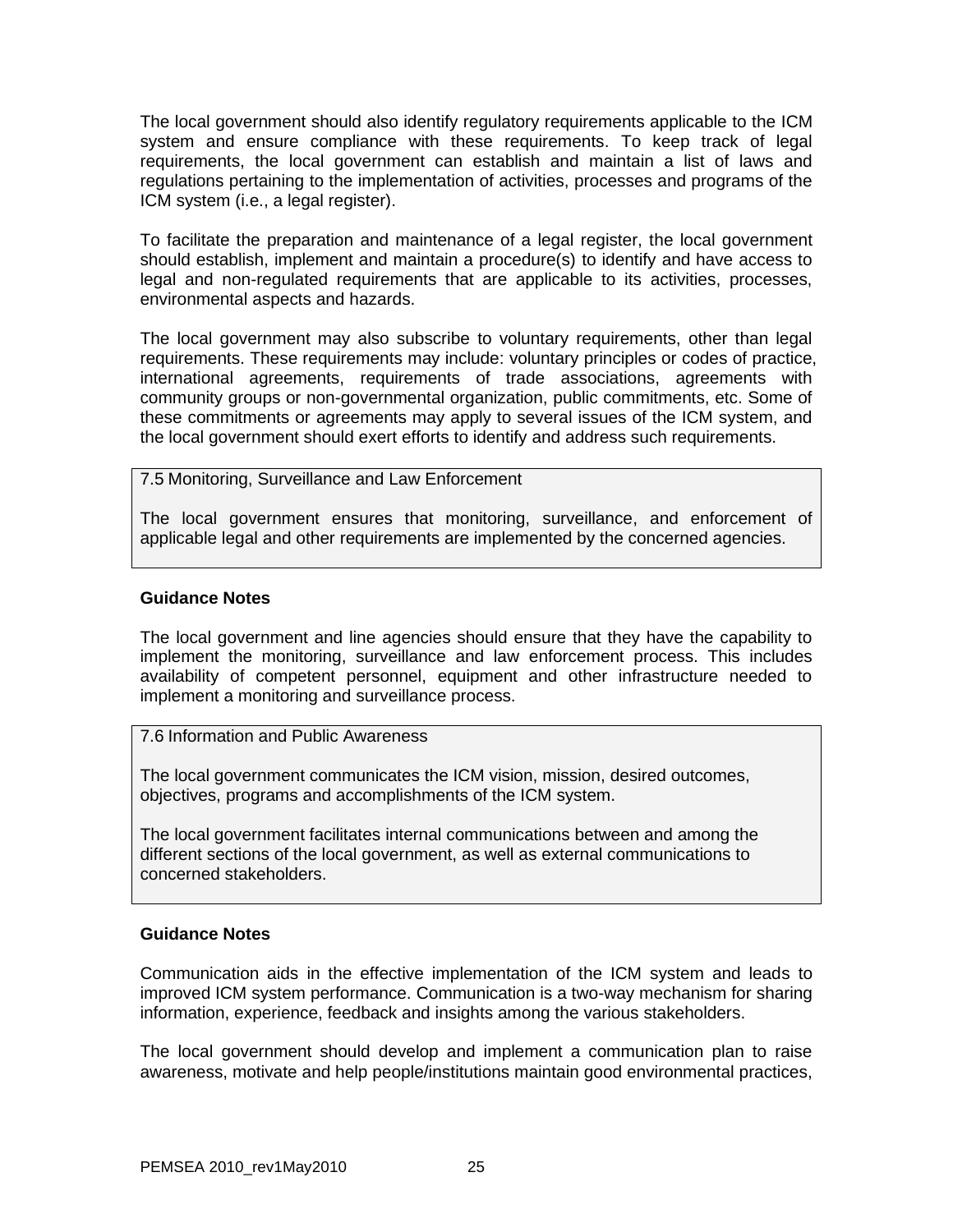make correct decisions, and be active participants and collaborators in planning and implementation of ICM and various action programs.

Procedures should be established, implemented and maintained for:

- a) communicating information on the ICM system to achieve improved ICM awareness and understanding;
- b) disseminating the coastal strategy and coastal strategy implementation plan;
- c) communicating the potential benefits of implementation of, and/or consequences of non implementation of, the ICM system;
- d) facilitating the continual improvement and scaling up of the system;
- e) mainstreaming the system into the local training and educational programs;
- f) promoting networking and coordination among information originators and users;
- g) enhancing stakeholders' willingness to share resources for program implementation;
- h) assessing feedback and satisfaction level of stakeholders, including complaints and suggestions; and
- i) verifying corrective and preventive actions are being implemented to address problems encountered in the implementation of the ICM system.

Internal communications are communications between and among the different sections of the local government, including the coordinating office and the interagency multisectoral coordinating mechanism. Methods of internal communication may include meetings, bulletin board postings, internal news letters, suggestion boxes, websites, email etc.

Communication with external parties is an important and effective tool for ICM system implementation. External parties include: the citizens, the companies, organizations and visitors to the ICM site.

The local government should encourage feedback and communication from stakeholders as a means of involving them. The local government should establish, implement and maintain procedures for receiving, documenting and responding to relevant communication from external parties.

### 7.7 Stakeholder Participation and Evaluation

The local government includes stakeholder participation throughout the development and implementation of the ICM system.

The local government assesses the perception and behavioral changes among stakeholders and evaluates and reports on the benefits and impacts.

### **Guidance Notes**

The participation of stakeholders is a key contribution to the successful implementation of the ICM system. This is particularly significant at three stages of the ICM development and implementation process, namely: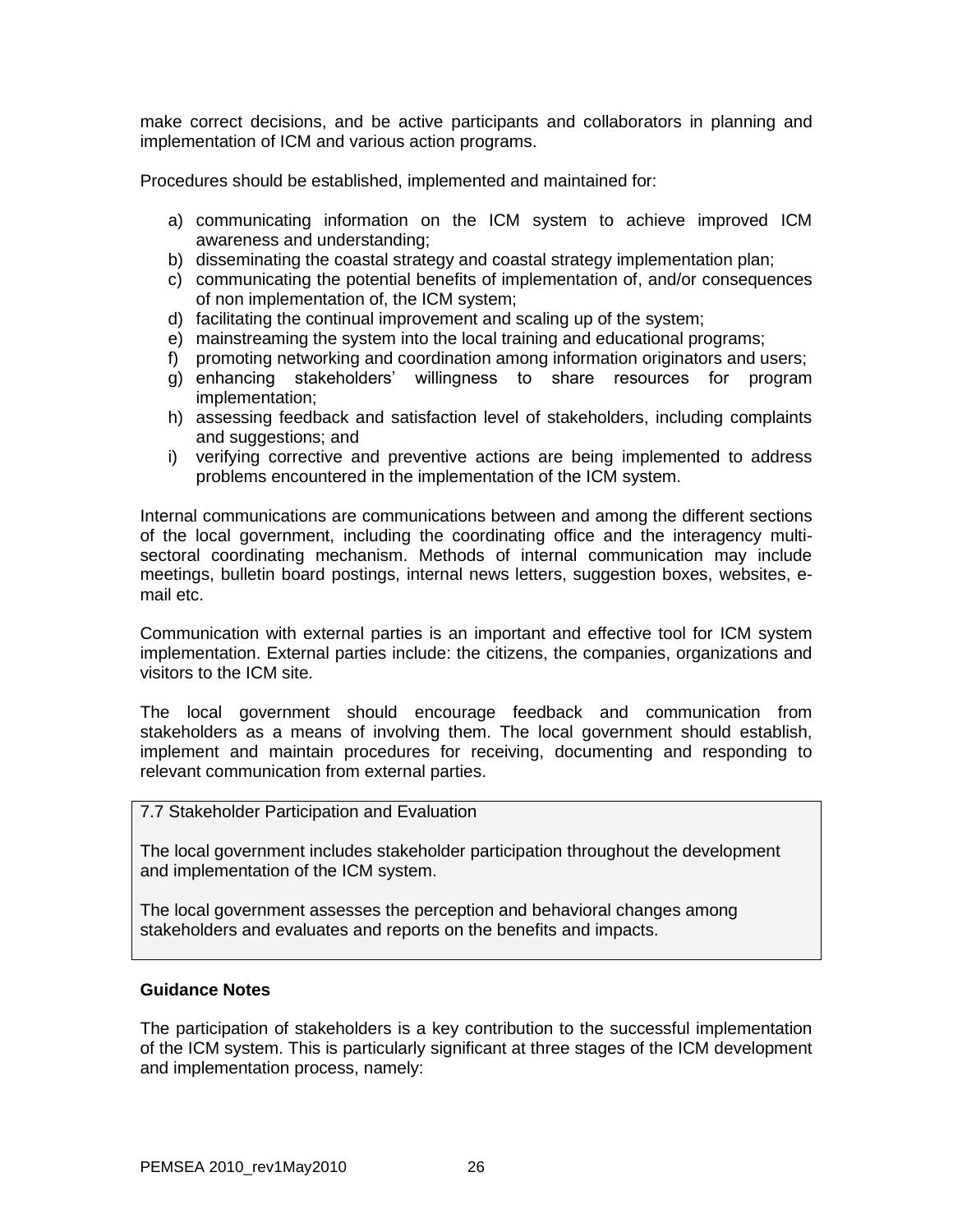- a) the development of the coastal strategy, including the formulation of a common vision for the coastal area and building consensus on desired outcomes, objectives and action programs for ICM;
- b) implementation of action programs, including participation/collaboration in the organization and conduct of projects/activities/events;
- c) monitoring and evaluating outputs, outcomes and impacts of the ICM program, and refining/scaling up the program.

The local government should establish a process and mechanisms to improve:

- a) stakeholder commitments to sustainable development;
- b) coordination and cooperation;
- c) multi-sectoral partnerships; and
- d) stakeholders' ownership of established policies and programs.

Advocacy and communication activities should also be implemented at various levels and across different sectors to gain commitment, support and involvement of stakeholders. Advocacy and communication activities can include:

- a) consultations, briefings, workshops and other meetings;
- b) notice-boards;
- c) use of mass media, e.g., newspapers, journals, magazine, audiovisual and electronic media (email/websites);
- d) survey and suggestion schemes;
- e) training;
- f) recognition, awarding and incentives; and
- g) intersectoral collaboration, including NGOs, youth, women, fisher folk, and others for planning and implementation of on-the-ground activities (e.g., coastal and river clean-up; mangrove planting; waste segregation and recycling; etc.).

In order to determine the effectiveness of its stakeholder awareness and participation program, the local government needs to identify the measurement requirements for assessing the perception and behavioral changes among stakeholders. This information can be acquired through*:*

- a) a survey of opinion of stakeholders toward the ICM program activities, outputs and outcomes; or
- b) an assessment of individual and collective performances and their contribution to the ICM programs.

The local governments should also establish procedures for evaluating and reporting the benefits and impacts of ICM system implementation. In evaluating the benefits of the ICM system, the local government should consider the compliance/performance indicators, the conduct of external audits and the measurement of progress among the ICM programs.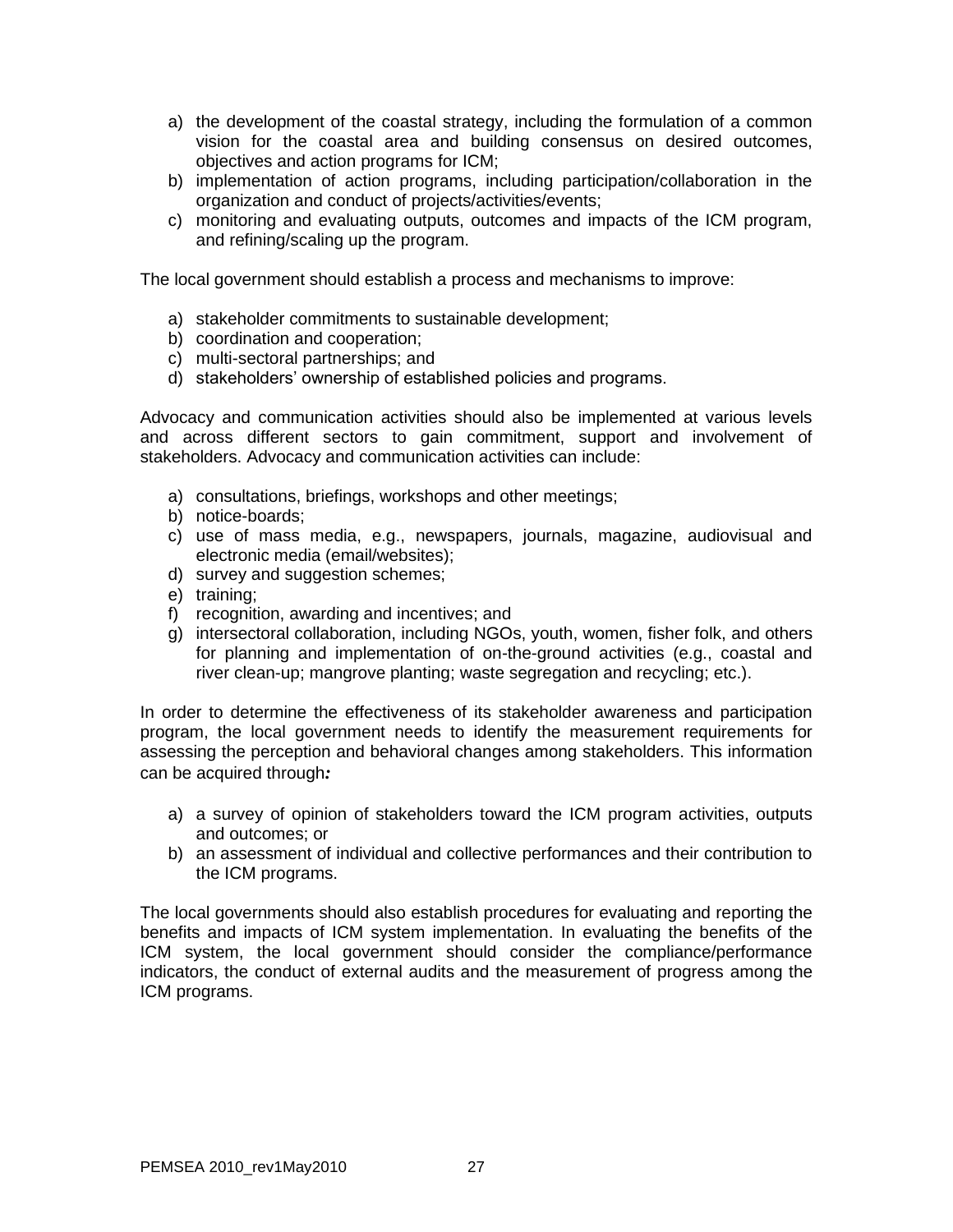# **8. PERFORMANCE ASSESSMENT**

### 8.1 Monitoring, Measurement and Evaluation

The local government monitors and measures, on a regular basis, the development and implementation of programs for the significant sustainable development aspects. The monitoring and evaluation covers:

- a) program performance;
- b) applicable operational controls;
- c) conformity with objectives and targets;
- d) fulfillment of the needs and expectations of stakeholders;
- d) compliance with applicable legal and other requirements; and
- e) the impacts of implementation.

The local government defines and implements effective measuring and monitoring processes, as appropriate for the ICM system, including the provision and use of verified and calibrated monitoring and measurement equipment and devices.

### **Guidance Notes**

Once an ICM system has been developed and implemented, it is necessary to ensure that it is functioning as intended and that improvements can be made. This must take place on an on-going basis.

Monitoring involves collecting information, such as measurements or observations over a period of time. Measurements can be quantitative or qualitative. Monitoring and measurement can serve many purposes in an ICM system, such as:

- a) tracking the progress toward ICM policy commitments, objectives and targets (e.g., monitoring the implementation of the ICM system and the processes therein, including accountability for delivery of agreed targets and objectives within agreed timeframes and budget);
- b) evaluating the performance of sustainable development aspects programs (i.e., assessing the performance of the individual programs using appropriate process, status and outcome/impact indicators); and
- c) assessing the overall performance of the ICM system, with a view to continuous expansion in scope and scale over time (i.e., monitoring the outcomes, changes and impacts occurring as a consequence of ICM implementation, using appropriate sustainability and impacts indicators, and determining areas for improvement and expansion).

Monitoring can also be undertaken for research or learning purposes, or for establishing a baseline from which future measurable indicators can be established.

The results of the monitoring program should be analyzed and used to identify both successes and areas requiring correction or improvement.

In gathering and storing data it is recommended to establish/use a database system such as IIMS (see 4.4.3).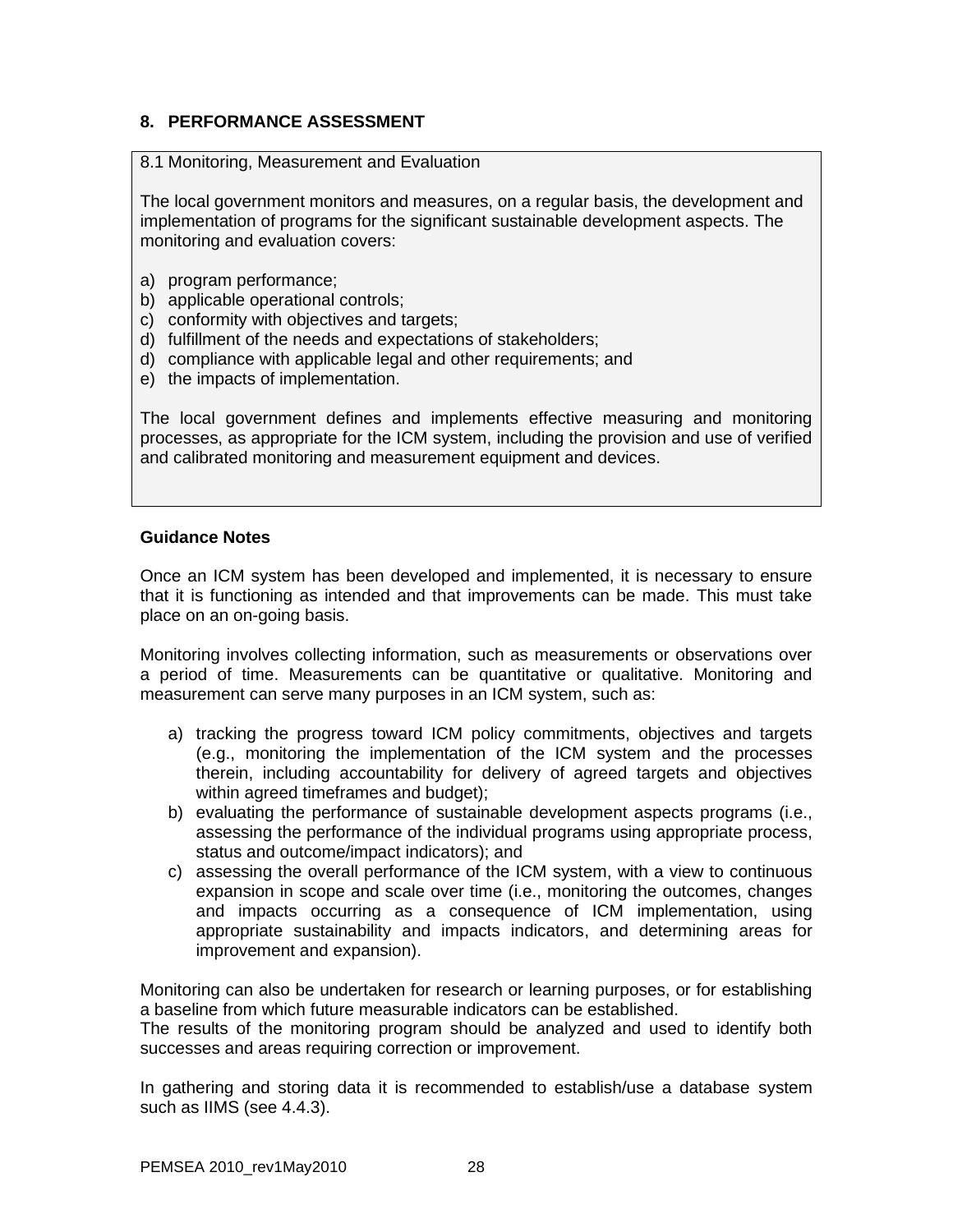Monitoring, evaluation and reporting procedures should be established and implemented to check performance of individual processes, as well as the overall system, and to correct situations of non-conformance to planned arrangements, such as policy, objectives, targets, action programs and legal requirements.

The procedures should be implemented in order to enable the local government to determine the successful areas of the ICM system, as well as areas for corrective action and improvement, to prove conformance with planned arrangements, and to determine the satisfaction of stakeholders.

Measurement, analysis and improvement procedures should consider:

- a) analyzing and converting data into information and knowledge for transfer and benefit to the local government and the stakeholders;
- b) using information and knowledge to establish and review priorities of the ICM system;
- c) reviewing measurement methods and verifying data on a continual basis for accuracy and completeness;
- d) improving the effectiveness and efficiency of the concerned processes;
- e) measuring stakeholder satisfaction as an evaluation that is vital to ICM system performance;
- f) communicating information resulting from the analyses of the measurements;
- g) using appropriate statistical techniques to analyze data and evaluate performance; and
- h) conducting self assessment on a periodic basis to assess the maturity of the ICM system and the performance of the programs and projects.

The local government should keep records of the results of monitoring.

The results of monitoring and evaluation should be one of the inputs to the management review process, in order to provide information for improving the performance of the ICM system.

The local government should determine the monitoring and measurement requirements, and the monitoring and measuring instruments needed, to provide evidence of conformity to policy, objectives, targets, action programs and legal requirements. It then establishes processes to ensure that monitoring and measurement can be carried out and are carried out in a manner that is consistent with the monitoring and measurement requirements. The processes can include direct measurements, surveys, simulations and other measurement and monitoring activities, as appropriate.

In order to provide confidence in data, the measuring and monitoring process should include calibration or verification of instruments to ensure that they are fit for use and are maintained to suitable accuracy and accepted standards. The local government should establish which monitoring and measurement instruments need to be calibrated or verified, and the degree of accuracy, error and frequency with which the calibration/verification should be done.

When a verification or calibration is necessary, the local government should establish verification/calibration methods and define the records to be maintained.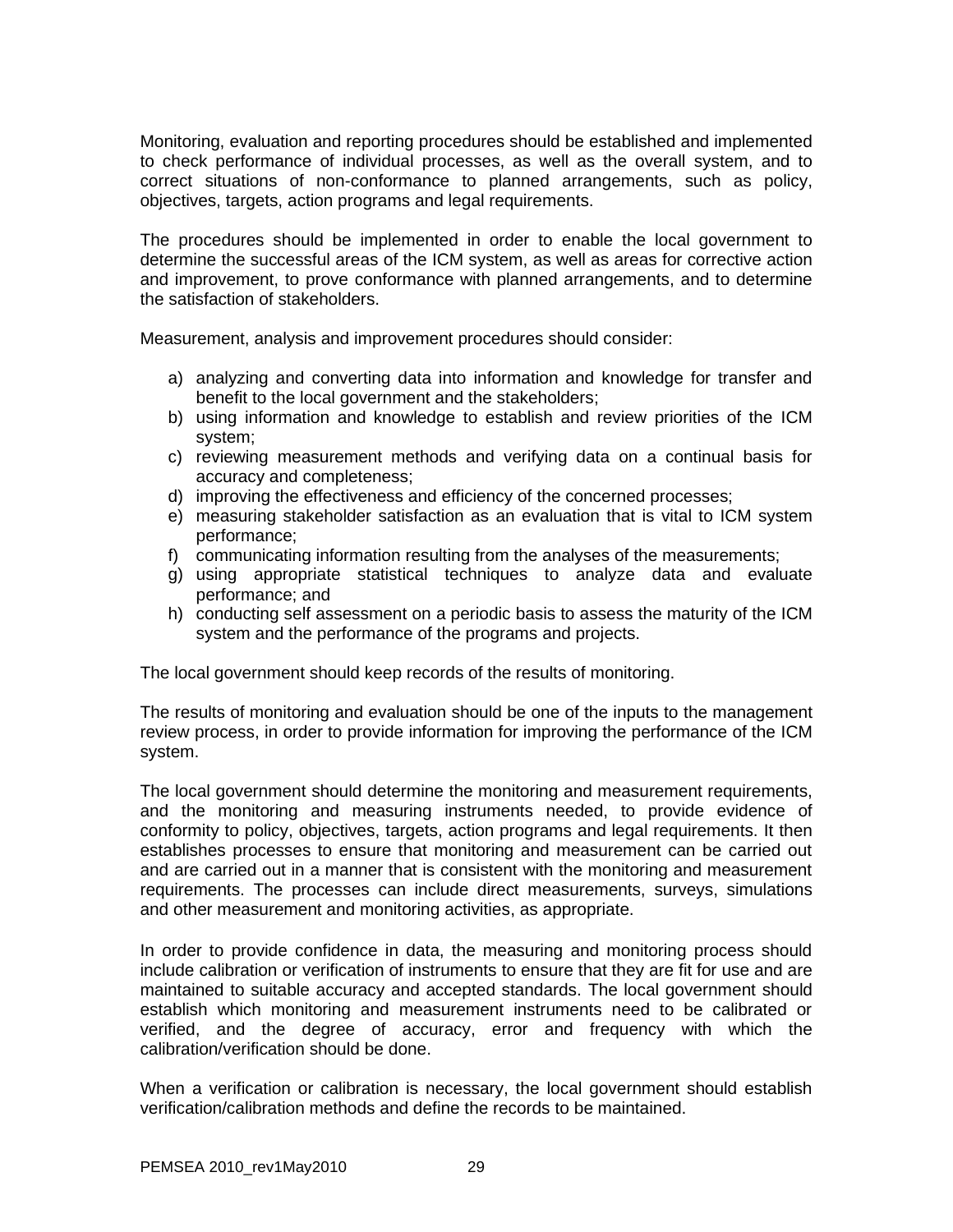Where necessary to ensure valid results, measuring equipment should be:

- a) calibrated or verified at specified intervals, or prior to use against measurement standards traceable to national or international standards;
- b) adjusted as necessary;
- c) identified to enable calibration status to be determined; and
- d) protected from damage and deterioration.

When used in the monitoring and measurement of specified requirements, the ability of computer software to satisfy the intended application is confirmed.

Control of monitoring and the required measuring instruments should be performed by qualified and impartial personnel.

## **9. IMPROVEMENT**

9.1 Refining and Adapting

The local government reviews the effectiveness of the sustainable development aspect program(s) at planned intervals to ensure their continuing suitability, adequacy and effectiveness by:

- a) assessing the results of monitoring and evaluation relative to the objectives and targets of each program and the CSIP;
- b) communicating with internal and external stakeholders to determine levels of understanding, awareness and satisfaction with the implementation of the programs and the CSIP and their impacts;
- c) identifying changing circumstances, including developments in legal and other requirements, related to the sustainable development aspects;
- e) identifying areas for improvement; and
- d) taking actions to improve performance.

### **Guidance Notes**

The local government can follow the "Plan-Do-Check-Act" cycle of the ICM Development and Implementation Process (Figure 1) in initiating continual improvement of the sustainable development aspects. This can be done by assessing the program's achievements, outcomes and impacts and refining the program's goals, approaches and activities. The Coastal Strategy, the Coastal Strategy Implementation Plan, the operational mechanism (e.g. institutional set-up, financial mechanism, human resources and management capacity) and sustainable development aspects programs may also be refined and improved as a result of actual implementation and continuous feedback from stakeholders.

At this stage the local government should update the State of the Coasts (SOC) report to consolidate the program's achievements and take stock of the resulting changes. These assessments will aid in planning for the next ICM program cycle.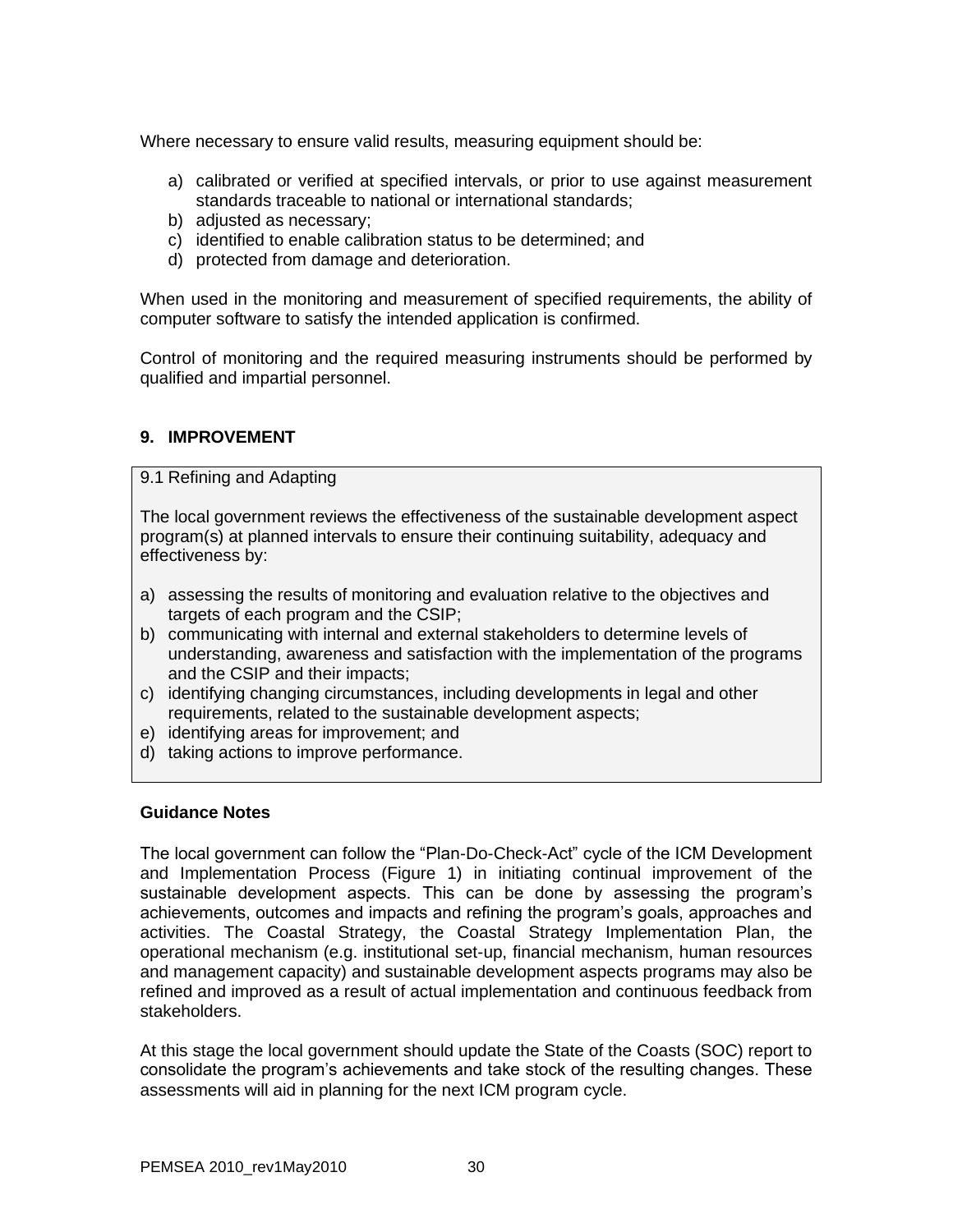The local government should initiate the next ICM program cycle by formulating and implementing a revised action program based on experiences and the foundation of the previous program. The new cycle should also address the challenges of scaling-up the ICM program with regard to the following:

- a. geographic expansion of the existing ICM program, such as replicating ICM in other coastal areas within the jurisdiction of the local government;
- b. functional expansion of ICM with regard to management issues, including the linking coastal management and watershed and the river basin management; and
- c. temporal consideration or making the ICM part of government programs instead of being implemented as a separate project.
- 9.2 Corrective and Preventive Measures

The local government reviews and continually improves the sustainable development aspect program(s) within the ICM system, identifying actual and potential non conformities and taking preventive and corrective actions as appropriate.

The local government ensures that the results of the sustainable development aspects program review, including the extent to which the program objectives and targets have been met, along with the status of corrective and preventive actions, are provided as input to the Management Review.

## **Guidance Notes**

The local government should continually seek to improve the effectiveness of the ICM system to enable it to achieve its defined objectives. This requires involvement of all personnel and stakeholders in identifying areas for improvement in their activities.

The local government should establish a procedure for identifying and making improvements to the ICM system, covering:

- a) investigating nonconformities within the ICM system, determining their cause(s) and taking actions in order to avoid their recurrence;
- b) evaluating the need for action(s) to prevent nonconformities and implementing appropriate actions designed to avoid their occurrence;
- c) identifying and correcting nonconformities and taking action to prevent and mitigate their adverse social, economic and environmental impacts;
- d) recording the results of corrective actions and preventive actions taken; and
- e) reviewing the effectiveness of corrective actions and preventive actions taken.

Actions taken should be appropriate to the magnitude of the problems and the impacts encountered.

The local government should ensure that any necessary changes to ICM system documentation. resulting from the corrective and preventive actions, are recorded.

Methods/sources to identify potential improvements in the ICM system include: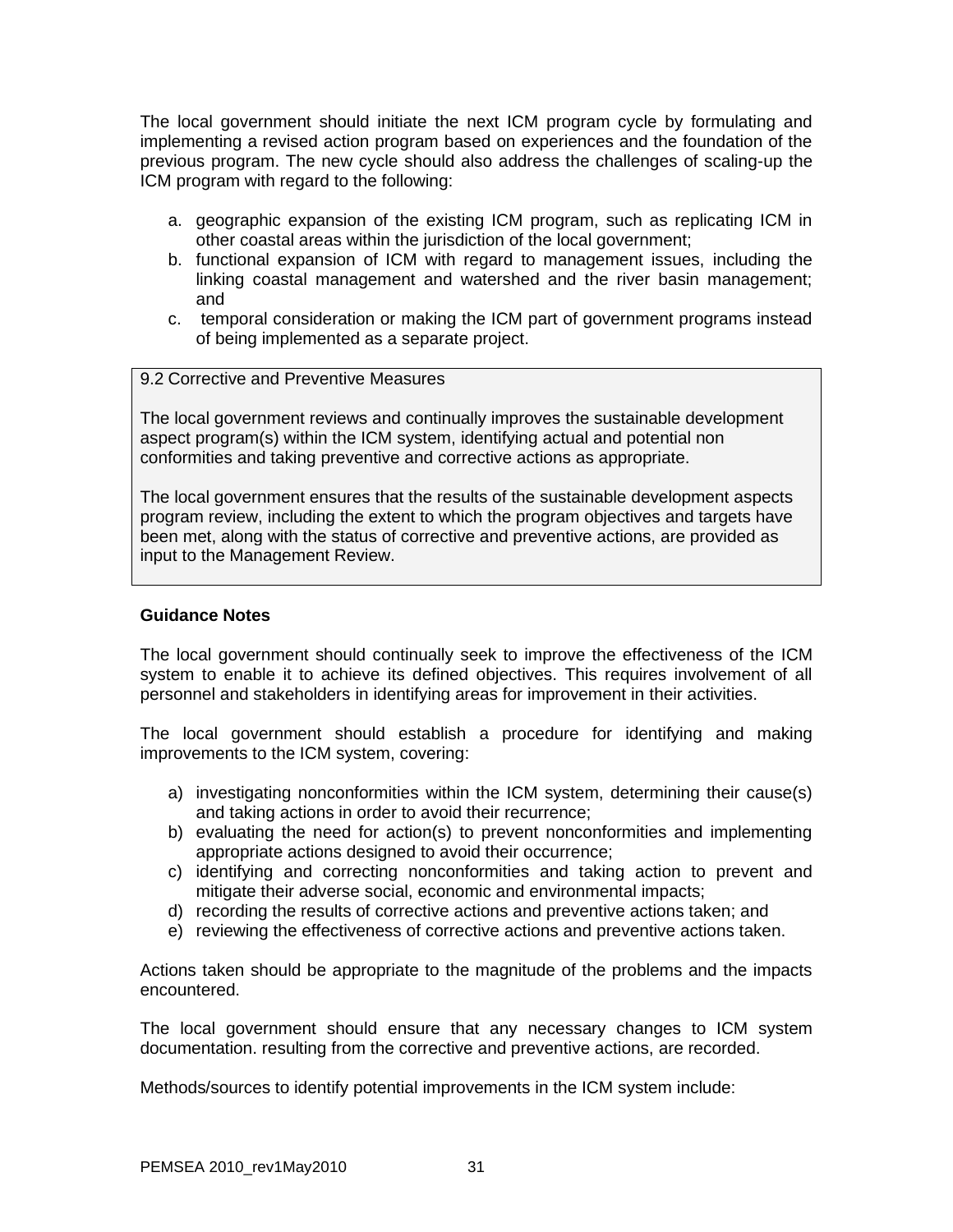- a) evaluation of the awareness of all stakeholders towards the ICM system its vision, mission, objectives and programs;
- b) performance and achievement of its objectives;
- c) process implementation results;
- d) monitoring and evaluation reports;
- e) inputs from stakeholders;
- f) complaints received;
- g) results of audits; and
- h) non-conformities identified in the monitoring and measurement of the ICM system.

Corrective and preventive actions should be properly documented, recorded and properly communicated to ensure effective implementation

### **10. MANAGEMENT REVIEW**

### 10.1 ICM System Review

The interagency multi-sectoral coordinating mechanism reviews the ICM system at planned intervals, to ensure its continuing suitability, effectiveness and sustainability. The review includes assessing opportunities for improvement and the need for changes to the ICM system, including the local government's ICM policy, objectives and targets, based on continual improvement and adaptive learning.

The interagency multi-sectoral coordinating mechanism recommends the necessary actions for improvement of the ICM system to the local government and to other concerned stakeholders.

### **Guidance Notes**

The Interagency Multi-Sectoral Coordinating Mechanism composed of representatives of relevant government and non-government sectors established by the local government should conduct a regular review of the ICM system. The result of the review should be used by the Interagency Multi-Sectoral Coordinating Mechanism for coordination of activities related to policy making, planning, implementation, monitoring, evaluation and improvement of the system.

Inputs to Management Review should include:

- a) results of internal audits and evaluation of compliance;
- b) communication with citizens and other stakeholders, including complaints, requests and results of surveys;
- c) resource utilization for system implementation and operation;
- d) results of monitoring and evaluation of ICM system performance including the extent to which objectives, targets, outputs and outcomes have been met;
- e) status of corrective and preventive actions;
- f) follow-up actions from previous management reviews;